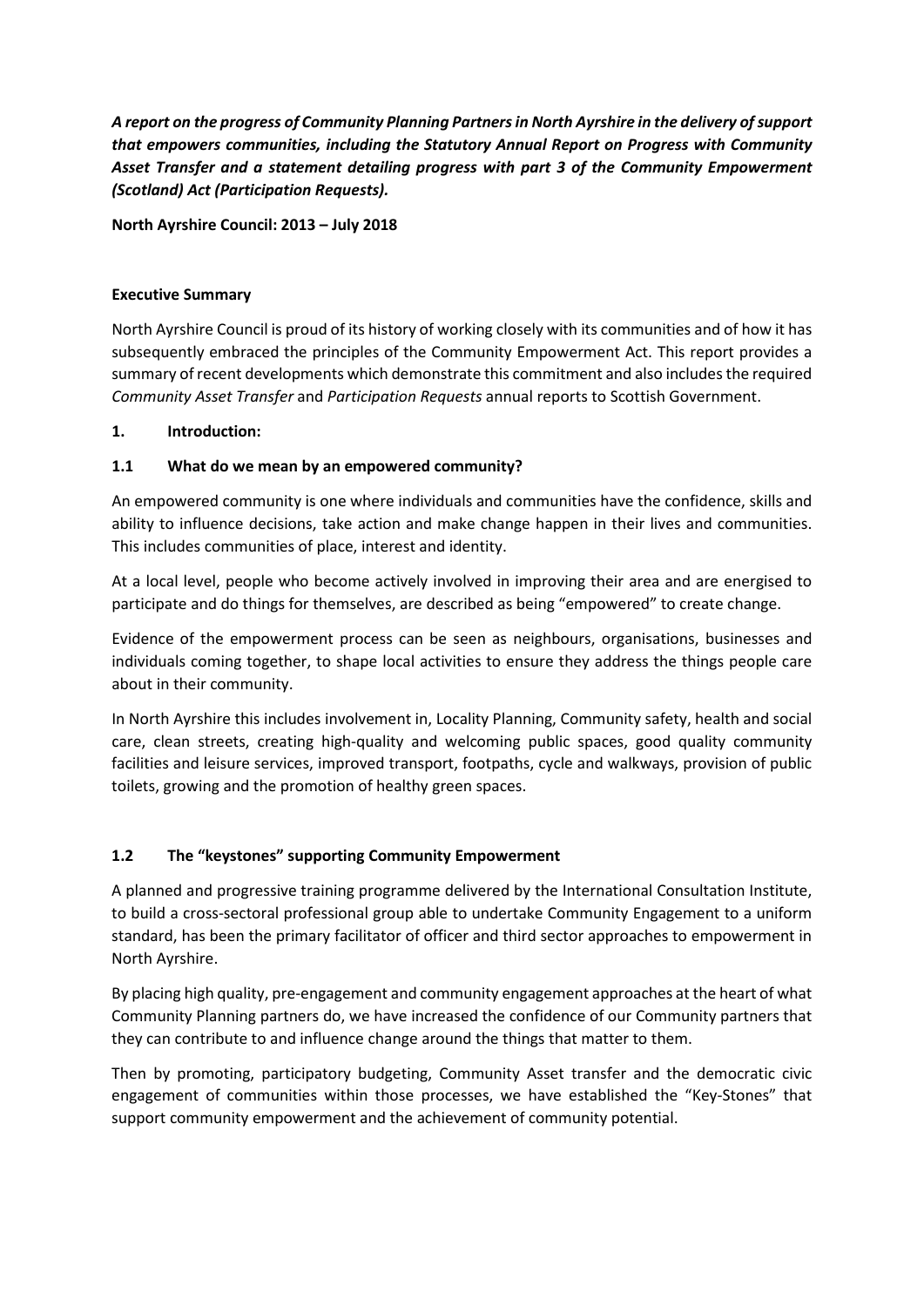# **1.3 Participatory budgeting as an empowering process**

Participatory budgeting, based on "Community Choices," where people make the decisions on how resources are to be spent, has become a common feature of our work in North Ayrshire and has been branded *"Shaping North Ayrshire"* with the strap-line, *"Your Money You Decide."*

North Ayrshire was one of the Pilot Authorities that trialled the Scottish Governments PB programme.

# **1.4 What does Participatory Budgeting contribute to the empowerment process?**

Participatory budgeting embeds the following empowerment principles:

• It supports democratic and engaged citizenship by enabling local people to have a direct say in how a defined public budget can be used to address local priorities. It is one method of community engagement that can be used alongside other models of empowerment as part of a wider approach to advancing participatory democracy

It also goes beyond traditional consultation or community representation on a decision making panel. In essence it is about community cohesion, raising awareness, making connections and having a participative role in financial decision making, that is deliberative and binding. As a consequence, its impact can be significantly greater for people than if the Council or its partners alone, took that decision

Local people have to pitch their ideas to their peers for their votes, with the understanding that not everything that is presented can be funded. As a result all those involved have to consider how they vote very carefully, as there is not enough money to cover every pitch. The deliberative process that takes place, sees the highest priorities taking precedence and receiving funding, but residents quickly learn that decisions taken have both a positive and negative impact for groups and they begin to comprehend the difficulty of making challenging decisions, balancing needs with available resources. In relation to grant awarding PB, more than £462,000 has been distributed to date in grant awarding PB from Council, Scottish Government Community Choices funding, HSCP, Third Sector Interface and Green Health Partnership funds.

• It can contribute to the effectiveness of public spending, by improving the way money is invested by increasing the knowledge available to both the local authority and its communities prior to decisions being taken. The 1% minimum target set by Scottish Government for the Shaping North Ayrshire stage two PB programme, can be made up of the Councils revenue and capital expenditure and it is for local authorities to decide, how to take forward participatory budgeting at a local level to reach the agreed target. To ensure a shared understanding of the 1% target, this is defined as the 'total estimated expenditure for revenue, as per the local government finance circular, less assumed council tax intake. (It is considered reasonable to exclude council tax as it is a local tax and therefore already directly and locally accountable).

• The Towns of Ardrossan, Saltcoats and Stevenston have trialled the stage 2 "mainstream" Participatory Budgeting process with people deciding how to direct the work of our Street Scene operatives and the type of planting they do. This has resulted in working with a budget of nearly £1m to agree an increased planting of vegetables, herbs and fruit to provide a wide range of free food for local communities. Potatoes, soft fruits, onions and fruit trees have begun to replace traditional flower beds, with the produce available to be picked, by local residents as it matures.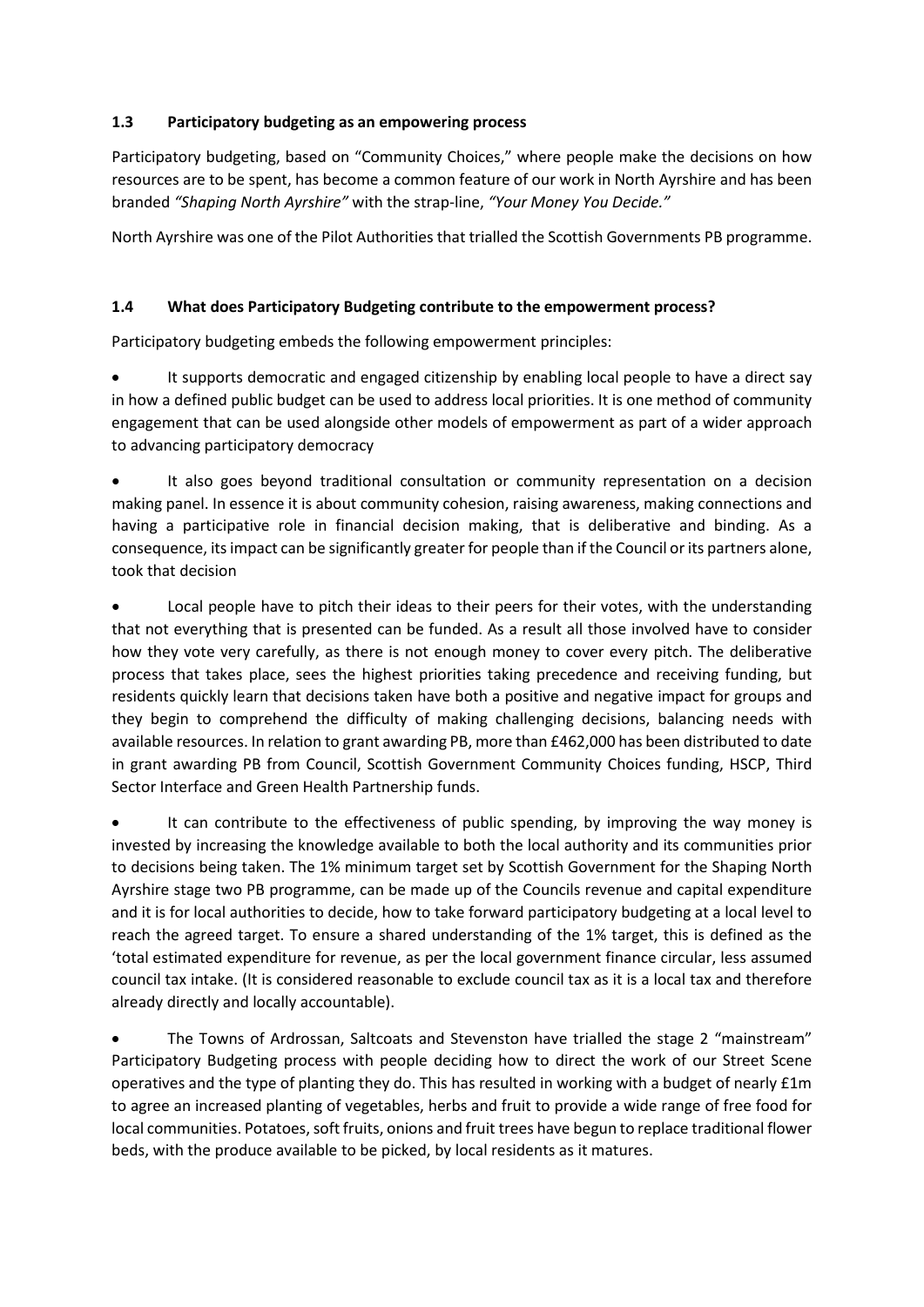The outcomes of the PB experience in North Ayrshire clearly indicate, that as a result of people's involvement in the allocation of a finite budget, they learn that not everything can be done, not everything has the same weighting in terms of priority and whatever decisions are taken, disappointment can result for those not receiving an award. But that is the experience of publicly funded organisations on a daily basis and as residents become aware of that experience, their criticism of publicly funded bodies will hopefully wane as their understanding builds and we work more closely together to address real need.

The Community Planning Partnership in North Ayrshire also held as part of the PB process, Scotland's largest ever "online" participatory budgeting exercise exclusively for young people. Applications for funding awards of up to £1,500 were received from 130 groups and £60,672 was distributed to youth projects. The total online votes cast was 6314.

We are trying to encourage more "online" participation, as it is clearly one way of involving those in our communities who would not ordinarily choose to become personally involved within the PB or any other engagement process and has the potential to extend our reach more widely across North Ayrshire

### **2. Community Engagement**

In North Ayrshire we have developed a model approach that encourages planning with our communities and partners, that is *co-defined, co-designed and co-delivered* by all who can be involved in empowering communities.

We have introduced a Locality Planning Partnership approach that is pursuing the best fit between community aspiration, commitment and method of approach, based upon an examination of data that helps us identify defined need.

Increasingly complex issues will not be solved by the Council, agencies or communities working alone or in silos. There is a need to work together in ways that leverage the talents, insights and contributions of as many members of the community as possible, whether that be communities of place or interest. To build and enhance community engagement, we promote a collaborative approach that involves cooperation in which parties are not necessarily bound contractually. A refresh of our community councils has contributed to this approach and has ensured that local people are at the heat of this process.

A collaboration exists when several people or organisations pool their common interests, assets and professional skills, to promote broader interests for the community's benefit, but it is usually less formal than a binding, legal contract and responsibilities need not be shared equally.

An example of our approach to collaboration is the *"Community Contract"* which is a jointly written and negotiated agreement between local Community Associations and Connected Communities in North Ayrshire Council. The Associations exist to promote the charitable aims of education, recreation and social welfare for the wider benefit of their community and they undertake to manage their local community centre to achieve those aims. The contract was written, negotiated and co-produced by all parties involved and helps define the contribution of the Council alongside the expectation of the Association to deliver its key aims.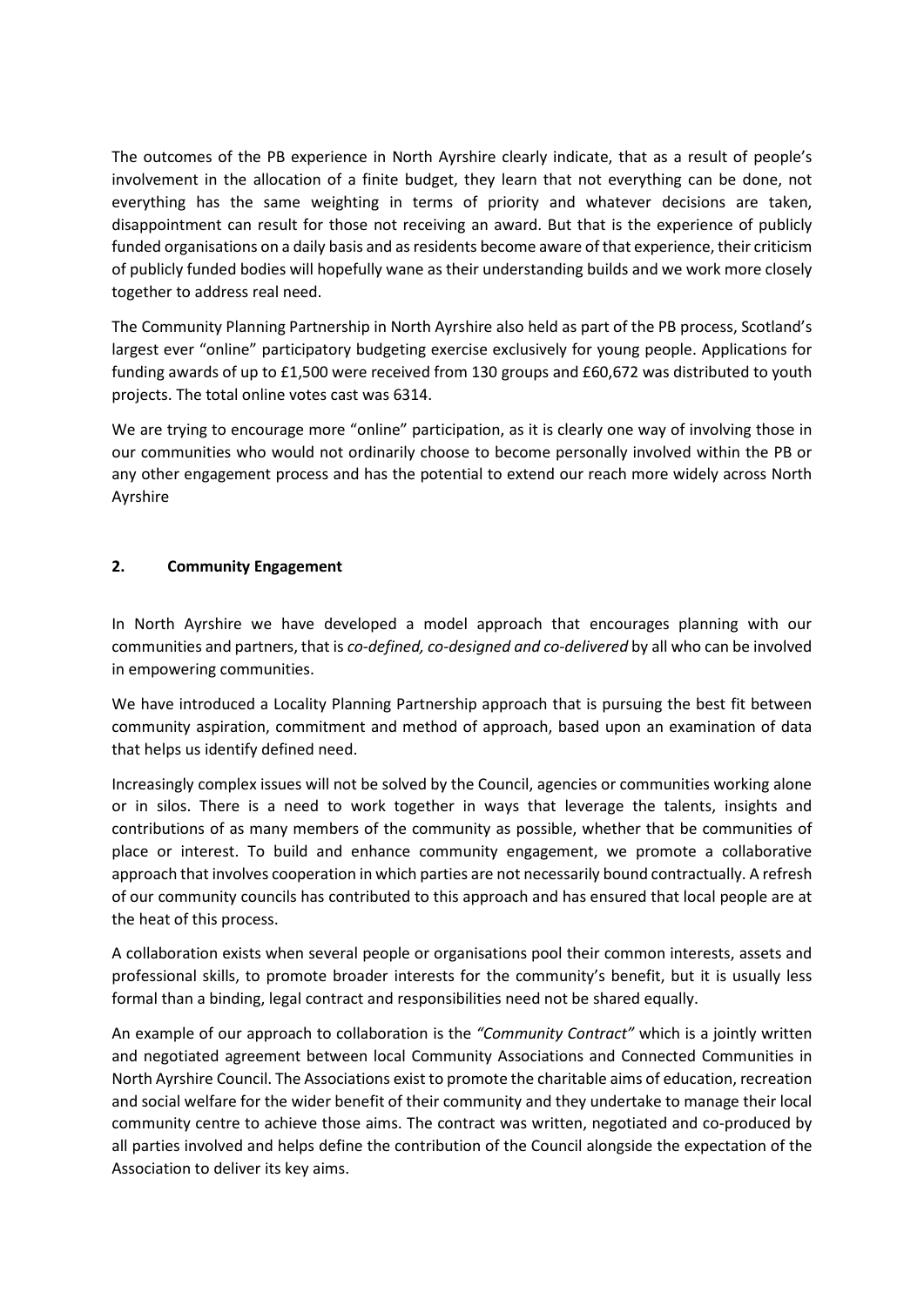Learning, through courses and classes, youth work, elderly and early years' activities, in addition to the provision of subsidised activities for local residents and groups, is able to be offered as a result of the contract negotiation, enabling the Community Associations to keep two thirds of the letting income raised, to be used for community benefit.

As a result of the success of the Community Contract, we are increasingly seeking to engage our communities within a co-production model that removes barriers to opportunity and participation, as these actions are central to an empowered communities approach. The initiatives that we promote, to build a sense of power and control in communities, need to be accompanied by a range of capacitybuilding activities that encourage *everyone* to exercise meaningful control in their lives and the locality in which they live.

We must always try to make decisions that people buy into, give approval for and will agree with, which requires a high level of community engagement, consultation and trust. Our investment in Locality Planning Partnerships, that deliver parity of esteem between councillors and community representatives, is beginning to see more decisions taken that reflect community aspiration matched to need, fulfilling the Governments requirement to address socio economic and educational inequalities as a matter of priority.

North Ayrshire Council and our Community Planning Partners have been working for many years to improve the quality and sincerity of our relationship within the communities we serve. We are proud of our improving performance and the trust that has developed between the CPP and people of North Ayrshire without which, we could not have achieved as much as we have in terms of improving the involvement of our residents.

Community groups in a regular survey that is undertaken, have said they feel that the Council is an effective partner in helping them to deliver their aspiration for their community. As a result, our work particularly in community engagement and building the capacity of individuals and communities to participate within our "Fair for All" strategy, has begun to bear fruit and is evident within the Locality Planning arrangements we have in place across North Ayrshire.

# **3. Participation requests**

Guidance on participation requests was published by government on 31 May 2017. NAC have now concluded and published guidance for community organisations, considering the submission of a participation request as set out in Part 3 of the Community Empowerment (Scot) Act 2015.

Participation requests allow a community body to enter into dialogue with public authorities about local issues and local services on their terms.

Where a community body believes it could help to improve an outcome which is delivered by a public service, it will be able to request to take part in a process with the public service authority to improve that outcome. This could include suggesting how service providers could better meet the needs of users, offering volunteers to support a service or even proposing the community body could take over the delivery of the service themselves. The public body must agree to the request and set up a process unless there are reasonable grounds for refusal. At the end of the process the public body must publish a report on whether the outcomes were improved and how the community body contributed to that improvement.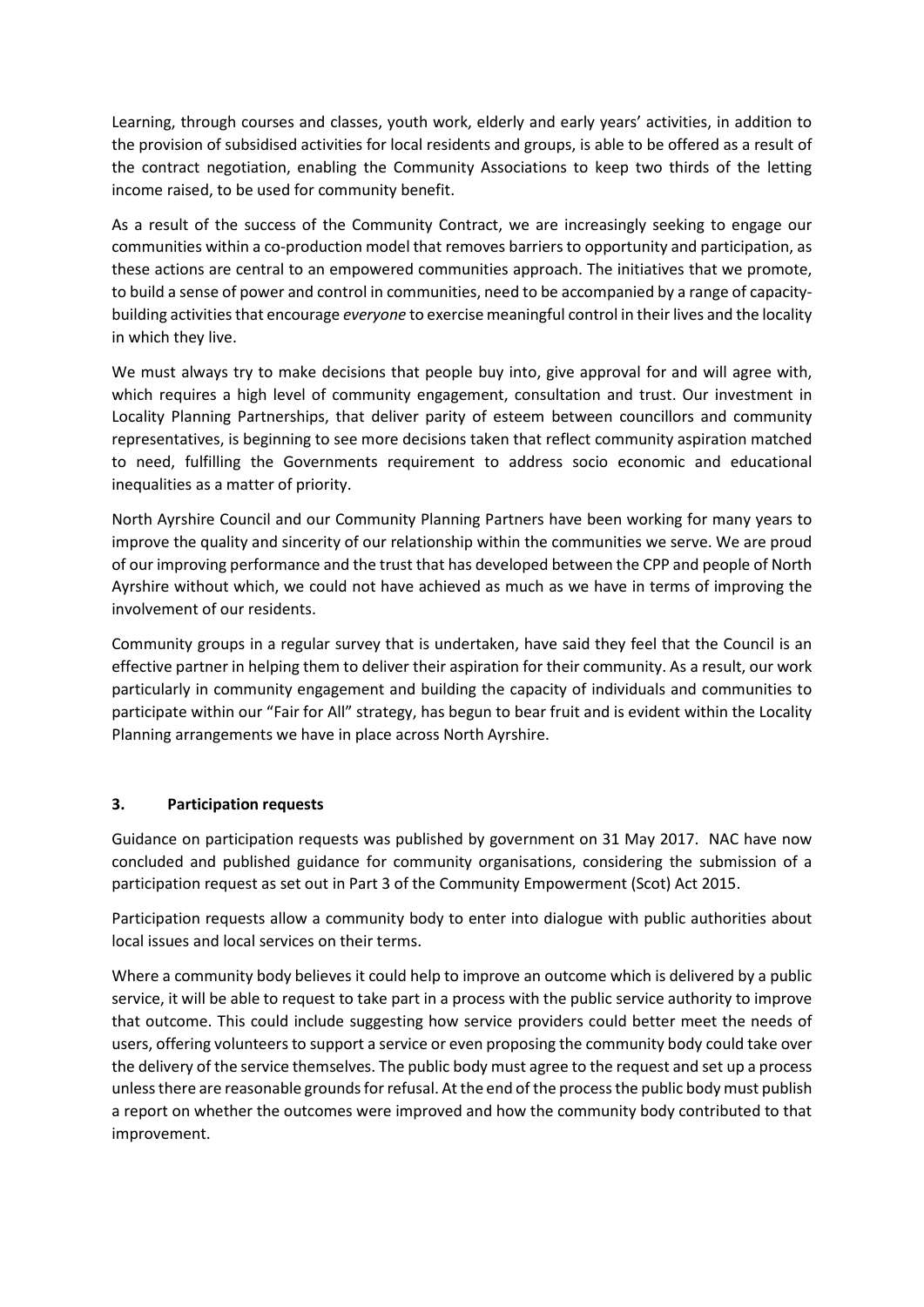North Ayrshire's Locality Planning Partnership arrangements and our corporate approach to consultation, with officers trained by the Consultation Institute, have opened up myriad opportunities and approaches for people to become involved in expressing their views within North Ayrshire.

As a result we have to date had no requests for a participation request and we attribute that to the very successful and extensive suite of engagement approaches, undertaken by the NA community planning partnership. Through our ethos and commitment to this way of working, our aim is to minimise rather than maximise the number of formal participation requests received.

# **4. Support for asset transfer to North Ayrshires Community transfer bodies**

Asset transfer is not something that we had to discover in North Ayrshire, it was an approach that we embraced a long time ago, and it helped build the foundation for empowering individuals and communities.

North Ayrshire Council had an Asset Transfer Policy prior to the enactment of the legislation and have been actively supporting our communities to develop their social capital and organisational capacity, including to undertake the management of community facilities for many years. The Community Empowerment (Scot) Act and its subsequent guidance, provides for us an endorsement of our policy of individual and community capacity building, leading to more active, resilient and responsible communities where people provide a wide range of services to meet peoples expressed need.

The Council's voluntary commitment to community empowerment, and in particular the transfer of local assets to strengthen and enhance community life, had been part of a greater plan to extend local democracy and achieve the engagement of local communities within the work of the North Ayrshire Community Planning Partnership.

Our programme of Service Level Agreements, where local people can lease and manage their neighbourhood facilities, has leveraged in considerable new money for community activity and helped nurture a sense of personal and community responsibility. The programme preceded the Community Empowerment (Scot) Act and enabled us to accelerate the provisions contained within it.

John Swinney MSP introduced the formal Bill for an Act of the Scottish Parliament to make provision for greater community empowerment on  $11<sup>th</sup>$  June 2014, however North Ayrshire Council had been working within the "spirit" of the developing Bill, which led to the publication and promotion of their Notes of Guidance for community organisations and groups and policy for Community Asset Transfer in April 2013.

A number of workshops across North Ayrshire were organised throughout 2013/14 involving officers from Connected Communities, supported by the Development Trust Association Scotland and Community Ownership Support Scotland, with many local community organisations and groups attending.

This progressive social policy was testament to the long term planning and vision of the Council and its Community Planning partners, who were also at that time working on a model for Locality Planning Partnerships, which are now in place, with Community representatives having parity of esteem with elected members and decisions being taken through discussion, debate and consensus.

As this is the first published Annual Report of North Ayrshire Council, on progress with the implementation of Part 5 of the Community Empowerment (Scot) Act 2015, we are reporting on the journey we have taken and the considerable progress from April 2013 to June 2017.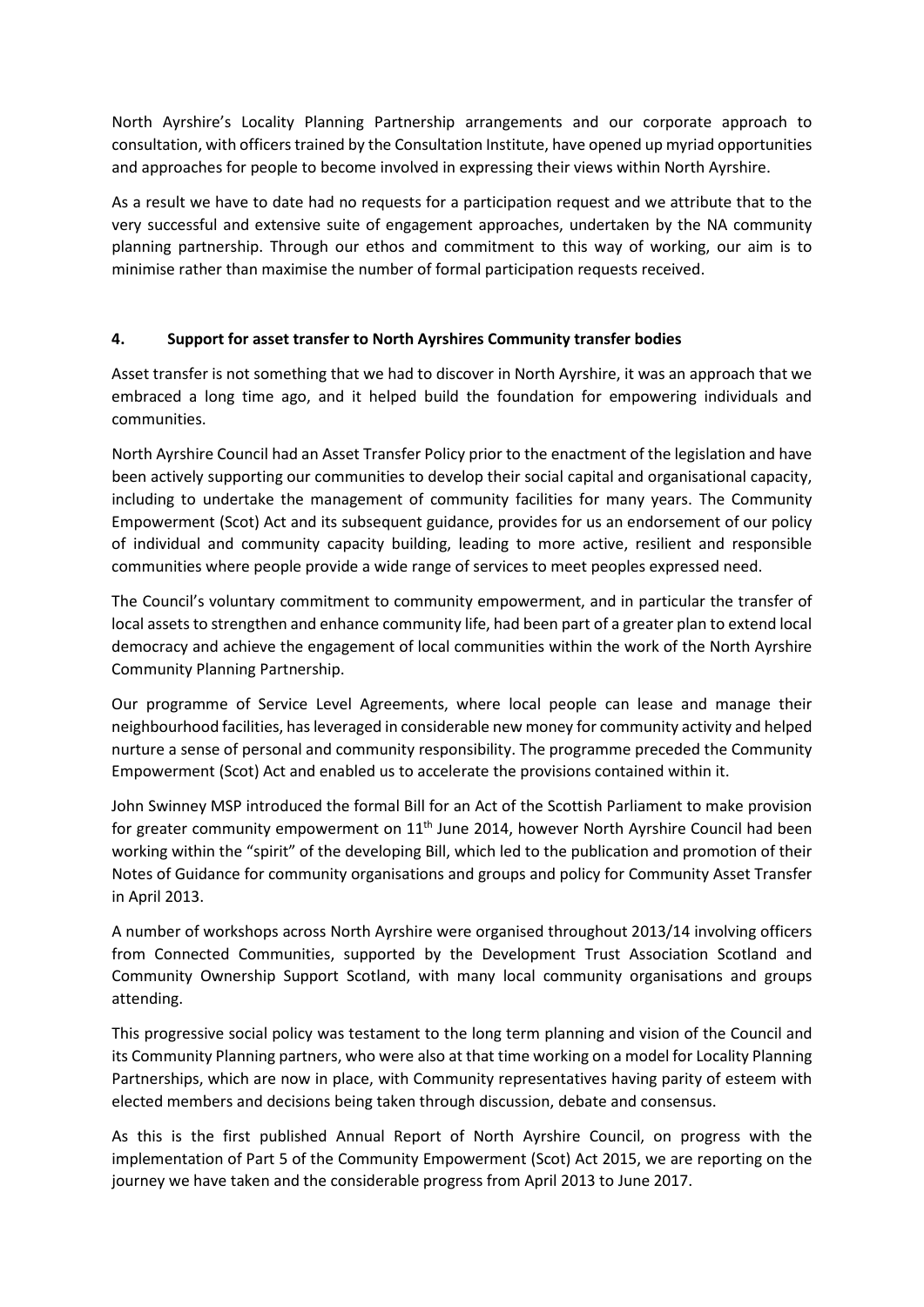### **4.1 The Current Legislation**

Part 5 of the Community Empowerment (Scotland) Act 2015 introduced a statutory right for community bodies to make requests to their Local Authority, Scottish Ministers and a wide-ranging list of public bodies, for any land or buildings they feel they could make better use of through a Community Asset Transfer. They can request ownership, lease or other rights, as they wish. The Act requires those public authorities to transparently assess requests against a specified list of criteria, and to agree the request unless there are reasonable grounds for refusal. The asset transfer legislation guidance came into force on 23 January 2017.In the event that the Local Authority rejects a request, the applicant will have a right of appeal and North Ayrshire Council has an appeals process in place.

To help community bodies to know what might be available through asset transfer, section 94 of the Act requires each relevant authority to establish, maintain and make available a register of land and property which it owns or leases, "to the best of its knowledge and belief". The Act requires that the register must be maintained and updated on a quarterly basis.

In North Ayrshire, our register is reviewed at least every three months, and the date of the last update is also shown on the register. The register includes sufficient information to identify the land, property and its location. This will include the street address and postcode, any name the land or building is known by and its "Unique Property Reference Number" where there is one. There will also usually be a basic description of the current use such as "offices," "clinic," "depot," "park." The register, guidance and application information is available online at:

### <https://www.north-ayrshire.gov.uk/your-community/community-asset-transfer.aspx>

There are exceptions however as set out within the Act, some land and property need not be included in the register to maintain safety or security and the following land and property need not be included in the register. This includes:

- Roads
- Underground railways
- Canals
- **Bus Stations**
- Houses, hostels, lodging houses
- Land used for the supply of drinking water, disposal of waste water and reservoirs
- Police radio masts
- Souvenir plots
- The mineral rights to land.

Our Authority will seek to make as much information available to the community body as possible. Where North Ayrshire Council wants to dispose of the property or supports the community's proposals, it may provide a "sales or information pack" with a range of useful information and reports or offer other additional support at its discretion, if there is some considerable work involved in gathering any information requested, there may be a charge for this.

# **4.2 The Benefits of Community Asset Transfer**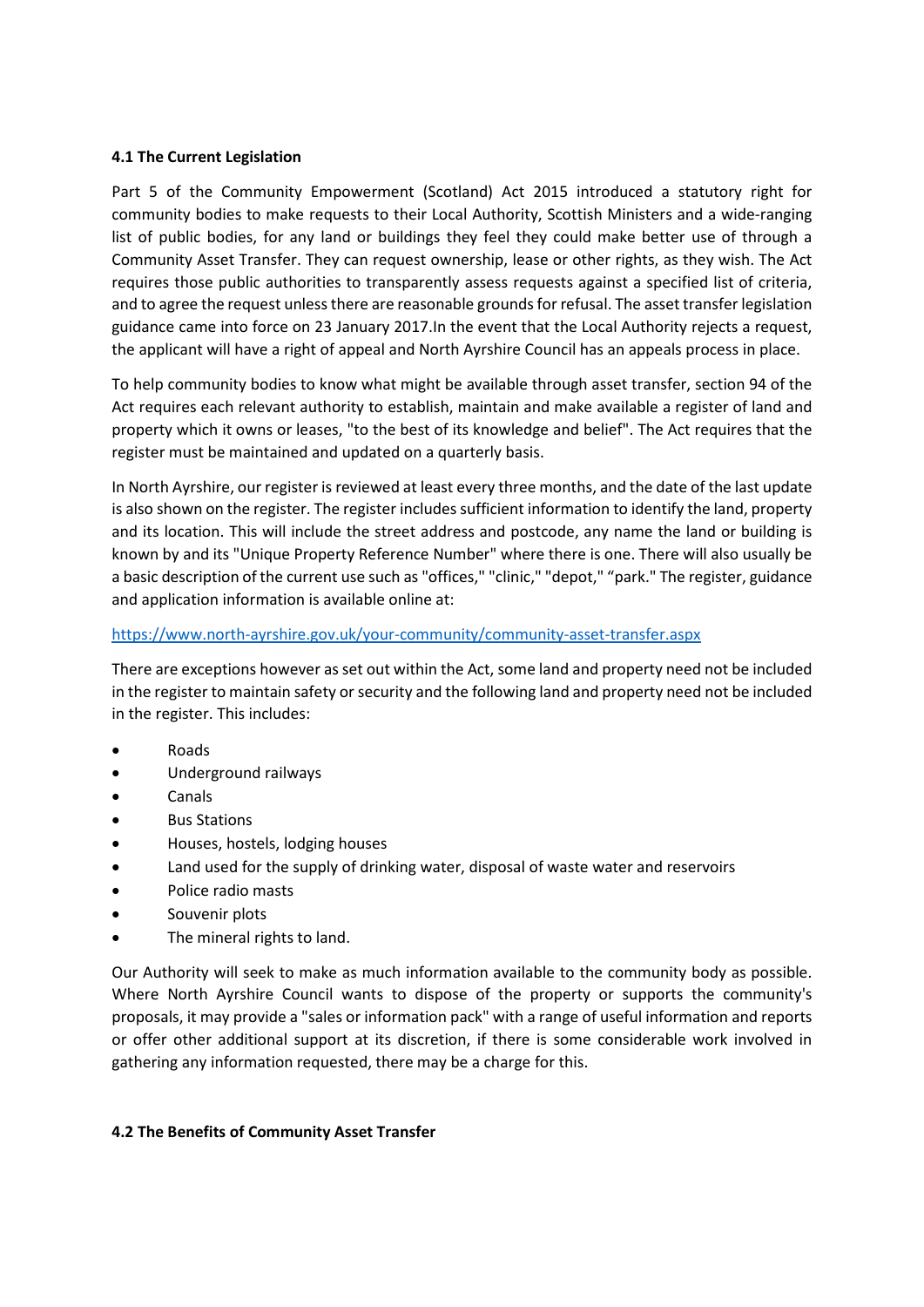Community asset transfer provides an opportunity for people to be involved in developing and providing opportunities or services for their local communities. It may also allow groups within the third sector to develop commercial ventures which will support community benefit. Asset transfer may also ensure that public assets get used more frequently, more effectively and become Community-led through ownership, which may also allow additional opportunities for groups to secure extra funding or resources inaccessible to the Local Authority or their Community Planning Partners.

Where the Council transfers an asset to community-based groups, it will continue to promote public value and will evaluate each proposal in terms of its ability to contribute to the following:

- Community empowerment
- Local community benefit
- Building the capacity of, and encouraging a sustainable voluntary and community sector
- Economic development and economic well-being
- Social enterprise and social well-being
- Environmental improvement and environmental well-being
- Improvements to public services
- Value for money.

### **4.3 Current supports for communities to become empowered in North Ayrshire**

North Ayrshire has since its inception in 1996, offered a range of support to encourage active citizenship and community management of local facilities.

We support 26 Community Associations, each of which has responsibility for managing the letting of their local Community Centre and for the delivery of a programme of educational, recreational and social welfare provision to meet the expressed needs of the local community.

In some cases it may be sufficient for the local community to agree a legal agreement with the Council to act in the capacity of "Key-holders" where they can lawfully and with insurance protection, open and close their local centre without any cost for staffing, making it affordable for local groups to be able to meet, who might not be able to do so otherwise.

In another approach, a Community may wish to exercise a greater level of independence and lease a property at no cost, within a formal Service Level Agreement with the Connected Communities team, whereby we provide some basic costs for payment of heating, lighting and staffing, with the voluntary association then levering in additional funding. In this scenario an association will on average lever in between £70 - 100,000 additional funding making this approach efficient, effective and sustainable.

North Ayrshire's experience has been that there is a need for a menu of choices that encourage self management of community facilities, but within a model that best fits a particular community as there is never going to be a "one size fit all" Community asset Transfer approach.

We currently have three additional Service Level Agreements for the management of property each of which has different governance and community needs to address.

### **4.4 Service Level Agreements**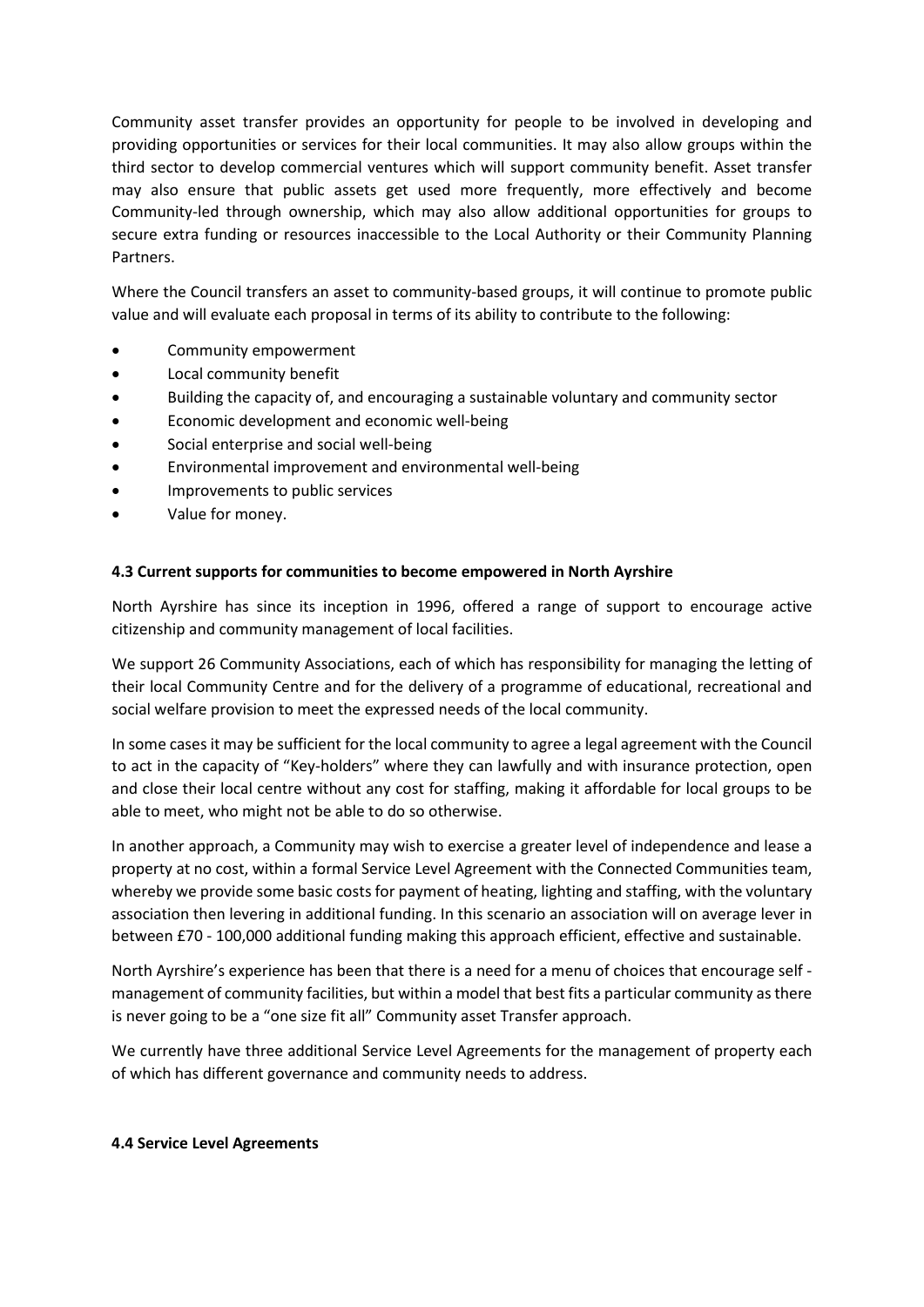1) West Kilbride Village Hall – SCIO – Provides letting and creates local employment through the employment of three part time caretakers. (Leverage 1:2)

2) Vineburgh Community Centre Association – Unincorporated charitable organisation – Provides letting and a range of educational, recreational and social welfare programmes. Young people feature highly within their activities. (Leverage 1:3)

3) Fullarton Community Association – Incorporated Ltd Charitable Company – Fullarton Board are the owners, through community asset transfer, of a large Community Hub, a new build facility that incorporates a Health Centre, Employability Hub and training facilities, digital suite and letting facilities for local groups. They also own ground on which they have built a community garden and Multi Use Games Arena which has been offered during day time to the local school for use. Circa £2million has been raised to build and operate the Hub.

We also support Community Associations and village hall committees across North Ayrshire with small grants, to help them manage a local hall or community centre often owned and managed by the local community. By providing them with access to expert advice on a range of supports from governance, charitable status, book keeping to fund raising, they are able to offer a programme of activities to local people, pay the bills and maintain the property.

Drybridge, Corsehill and Barrmill are some of those properties that we support.

# **4.5 Policy and Legislative framework influencing the Development of Community Asset Transfer in North Ayrshire**

Scottish Government legislation and national policy has incrementally developed to support the ownership and/or management of assets by communities. For example the Land Reform (Scotland) Act 2003 gave communities the right to buy land and buildings in certain circumstances and represented a fundamental change in the law surrounding ownership and land management, giving the potential for greater powers to be transferred to communities.

In 2009 the Scottish Government launched the "Promoting Asset Transfer" Programme, the purpose of which was to increase levels of awareness and interest within local authorities in asset transfer as a means of increasing community ownership of assets. In parallel with this programme, in March 2009 the Scottish Government and the Confederation of Scottish Local Authorities (CoSLA) jointly launched the Community Empowerment Action Plan (CEAP). This action plan clarified the importance of community engagement and empowerment and reinforced that community ownership is one aspect of empowerment, identifying it as one of a range of actions that would help to build individual capacity and social capital to deliver empowerment.

The Local Government in Scotland Act 2003 amended section 74 of the Local Government (Scotland) Act 1973 and set out that the Scottish Ministers may by regulations provide the circumstances in which local authorities may dispose of land for consideration for less than the best consideration that can be reasonably obtained. In 2010 Scottish Ministers issued the Disposal of Land by Local Authorities (Scotland) Regulations which set out the procedure and circumstances for a disposal of land for consideration less than the best that could reasonably be obtained.

On 6 June 2012 Derek Mackay, Minister for Local Government and Planning, launched an exploratory consultation on a range of ideas for the proposed Community Empowerment and Renewal Bill designed to:

Strengthen community participation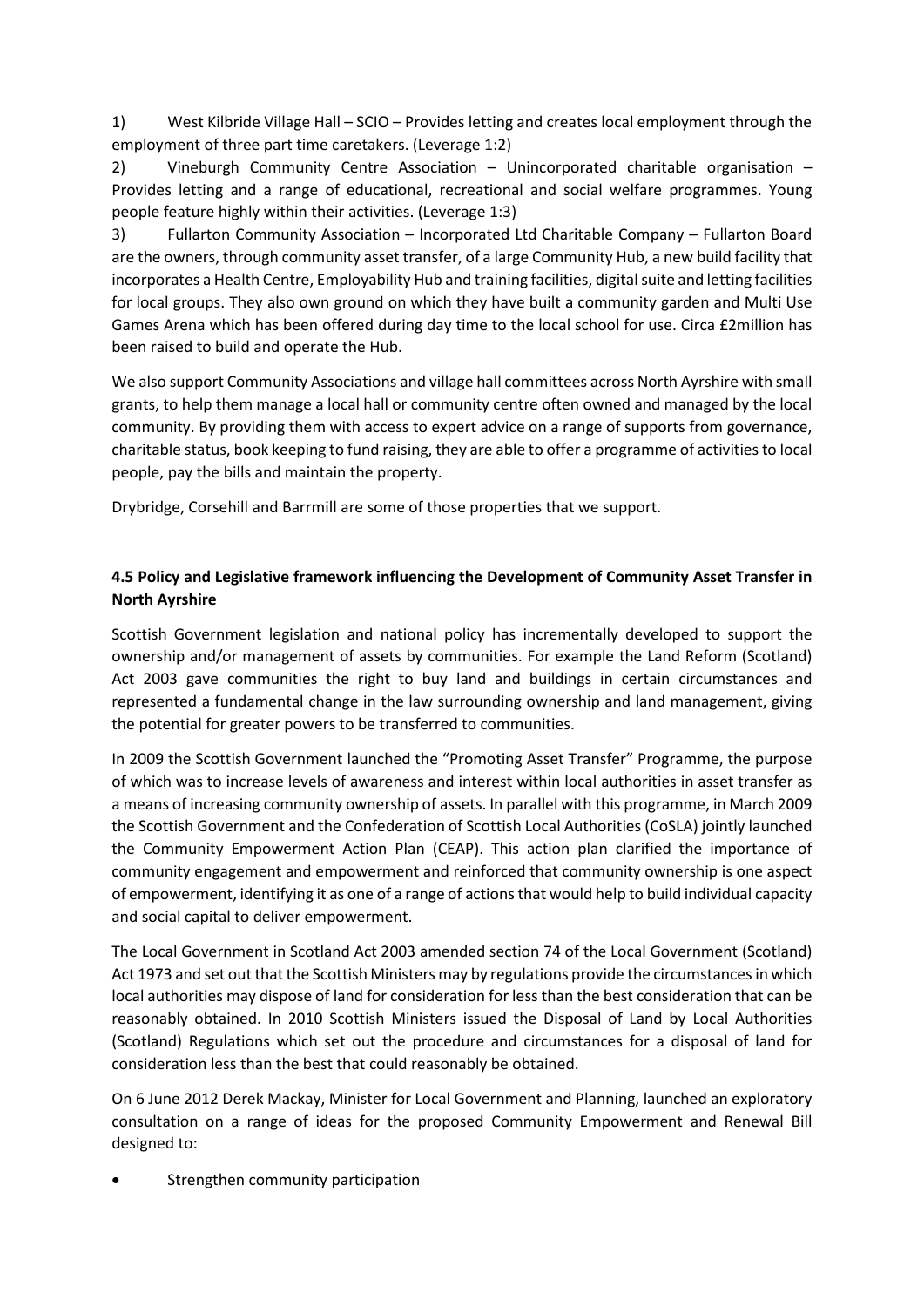- Unlock enterprising community development; and
- Re-new our communities.

In September 2012 a Reference Group, jointly chaired by the Scottish Government and COSLA, was established to help inform and shape the development of the proposed Community Empowerment and Renewal Bill and North Ayrshire Council, following evaluation of their approach, was clear that their policies and those of their community planning partners were closely aligned with the outcomes of the Scottish Government strategies and initiatives and were confident they were implementing the spirit of the developing strategic guidance and statutes.

As part of North Ayrshire's Council Plan 2012/17 the Council aimed to "support communities to grow and develop opportunities for the active engagement and participation of all our citizens by listening to local needs and aspirations."

The Corporate Asset Strategy, in which one of the individual asset plans was for Property, was approved by Cabinet in January 2013.The Property Asset Management Plan was approved by Cabinet in February 2013 and the Policy and Guidance for Community Asset Transfer were published in April 2013.

The Scottish Government issued in 2013 The Requirements for Community Learning and Development (Scotland) and this supplemented the Strategic guidance on Community Learning and Development issued in 2012 to Community Planning Partners. The CLD Regulations are subordinate legislation within the Education (Scotland) Act. These CLD Strategic documents, reinforce the importance of developing a co-production strategy with communities of geography and interest, to develop the statutory 3 year Community Learning and Development Plan, which in North Ayrshire has been incorporated within the Locality Planning Partnership arrangements. The CPP Strategic Guidance and CLD regulations require the Education Authority to:

- Empower people, individually and collectively, to make positive changes in their lives and in their communities through learning.
- To build sufficient capacity to do so, through the provision of adequate Learning and development.

# **4.6 Development of the North Ayrshire Policy and Guidance for Community Asset Transfer**

North Ayrshire Council's Property Asset Management Action Plan, supported the transfer of assets through exploration of partnership opportunities and option appraisals, on the disposal of surplus assets, built upon the experience of historic arrangements for asset transfer across North Ayrshire.

North Ayrshire Council's Property Acquisitions and Disposals Policy included transfer to partners as an option when considering disposal of surplus assets and the policy for transfer of assets to the community. We sought to deliver the following North Ayrshire outcomes:

# *11a) Levels of voluntary action and community involvement have increased*

### *11b) Partnership working between public services is more efficient and effective.*

A working group was set up within North Ayrshire Council to write a Policy and guidance for Community Asset Transfer in North Ayrshire and these were published and promoted in April 2013.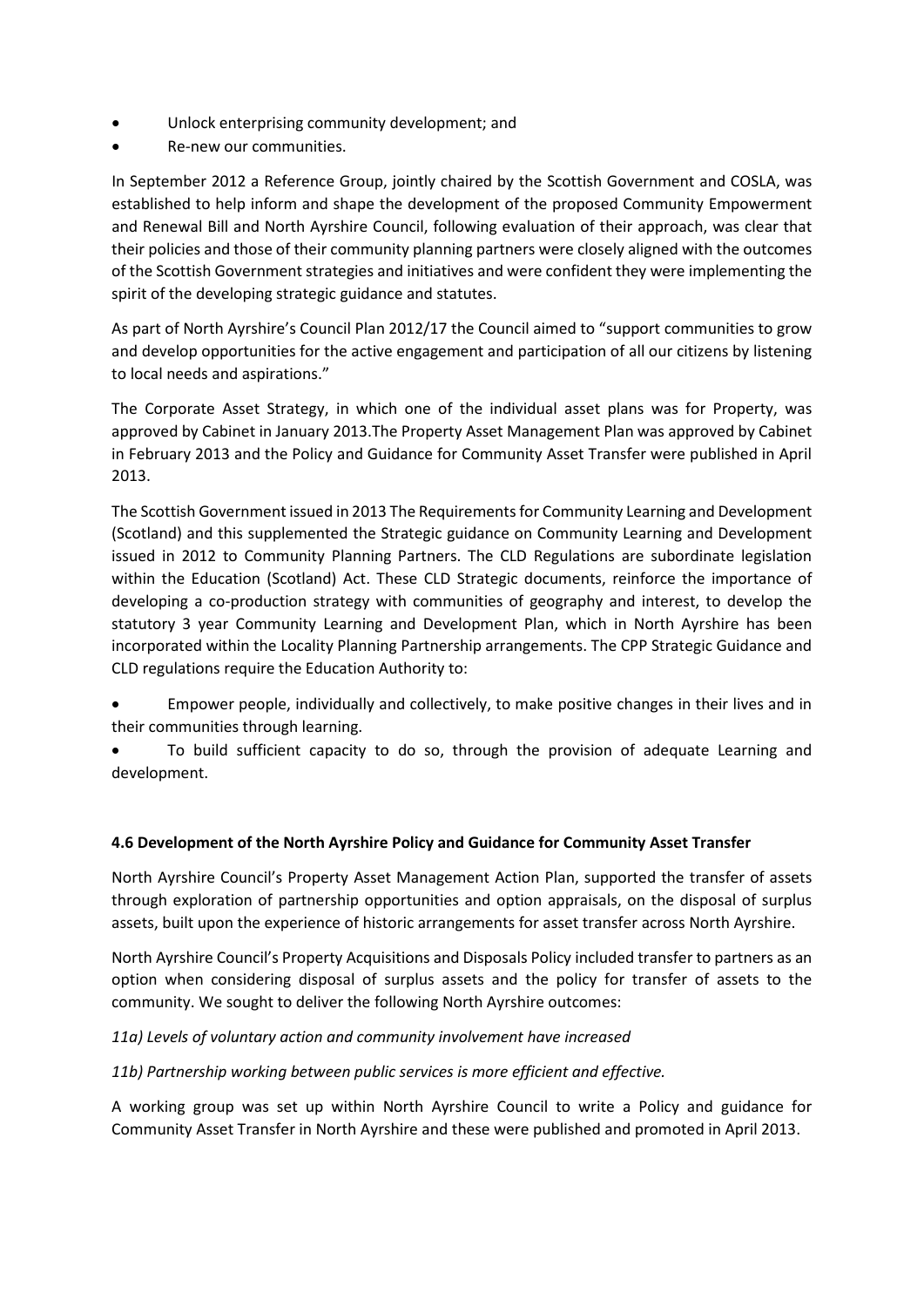North Ayrshire Council recognised that community asset transfer can be a valuable part of developing and supporting local communities and it wished to ensure that appropriate assets can be owned and managed by the people who regularly use them in a sustainable way. There is significant experience of working with Community Associations across North Ayrshire, particularly within SIMD areas, where local assets were transferred to "Community Management" within a Service Level Agreement.

Connected Communities staff provided finance and professional support to these community management groups, advised on regulations and legislation and co-produced reports for the Audit and Scrutiny committee, which were scrutinised annually to provide evidence of added value and community benefit.

The Council has implemented the Community Asset Transfer policy proactively, through awareness raising, outreach with communities and by the provision of financial support and help from Officers, to encourage groups to develop the capability, skills and capacities, to take on and sustain the asset for community benefit.

# **4.7 Aims of Community Asset Transfer within North Ayrshire:**

The Council's Asset Portfolio includes buildings, land, playing fields and other facilities and structures, which are used for a variety of different social, community and public purposes. They are used to support service delivery by partners such as the voluntary sector, and stimulate economic activity and regeneration. The transfer of assets to, or management by the Community, aims to enable community empowerment, allow access to new sources of finance and extend the use of existing facilities.

# **4.8 The Council summarised the main benefits of Asset Transfer to communities as being:**

- Community empowerment
- Regeneration of communities
- To extend the use of an asset, adding value in relation to the number of people benefitting and the range of opportunities it offers
- To stimulate the involvement of local people in shaping and regenerating their communities,
- The retention of an asset in the community otherwise at risk of closure

• To provide new opportunities for local learning and community capacity building and participation

- To promote a sense of civic pride and responsibility.
- Generating long term sustainable revenue streams for groups making them more sustainable.
- Providing local people with a meaningful stake in the future development of the place in which they live or work.

• Being able to be used as leverage to draw in new funding and expand the level of community activity.

• Providing opportunities for the creation of new partnerships with access to resources not available to the Council.

# **4.9 The Council summarised the benefits to the Community Planning Partnership as:**

- Providing a more accessible and responsive base from which services can be delivered.
- Restoring iconic buildings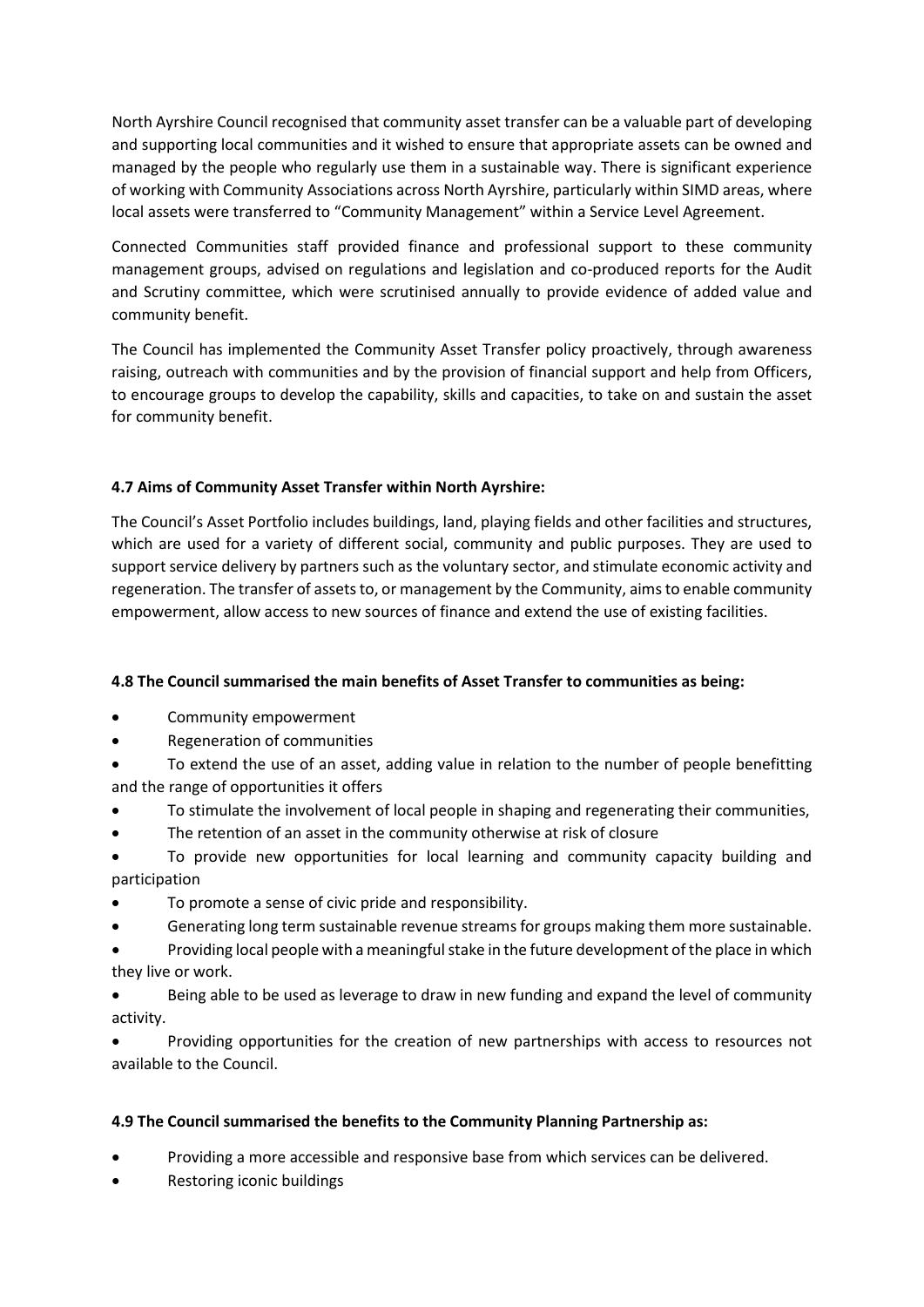- Delivering social, economic and environmental benefits
- Providing a catalyst for inward investment and local multipliers through local purchasing and employment
- Helping to progress Community Planning priorities
- Providing opportunities for long term working between sectors
- Creating the opportunity for investment in the asset that may not be possible within Council ownership
- Bringing back into full use properties deemed surplus to requirement or underperforming.

# **4.10 What we look for in an applicant organisation:**

For the purpose of the Council's policy and in accordance with the guidance within the Community Empowerment (Scot) Act which requires a measured and transparent approach to assessment, community, voluntary and social enterprise groups will be expected to demonstrate the following characteristics:-

• Be formally-constituted as defined within the Act as either a SCIO, Community Benefit Company or be a registered company with a charities lock

- Have sound long-term management and governance arrangements
- Have their own decision-making system and accountability to independent trustees or their own members or constituents

• Do not distribute any surplus to owners or members but apply any surplus wholly for the benefit of the organisation to serving its basic purpose as set out within their governance structure

- Are non-political and are not engaged in supporting candidates for political office
- Have an element of involvement of volunteers.

The Council will consider transfer of assets to long established, stable and secure formal organisations and will also consider transfers to newly formed community groups provided they can demonstrate they have the necessary expertise and experience to manage the asset and have a sound business proposal in place.

# **4.11 Assessment Process**

Any applicant seeking to take on a Council asset must be able to:-

• Provide a well-prepared and sustainable business proposal (Our scrutiny will be proportionate to the size of the application)

• Demonstrate a clear community/social demand for the proposed activity to be delivered from the asset. Evidence of substantial and appropriate community engagement that supports the proposal must be provided

• Demonstrate that they have the capacity to manage the asset and have directors or management committee members who have the necessary skills and experience

• Show they have good governance and robust financial systems in place along with all necessary policies expected of an organisation such as training plans, health and safety policies, Equalities policy and comply with relevant equalities legislation, etc

• Show how their proposal contributes to the achievement of the Council's outcomes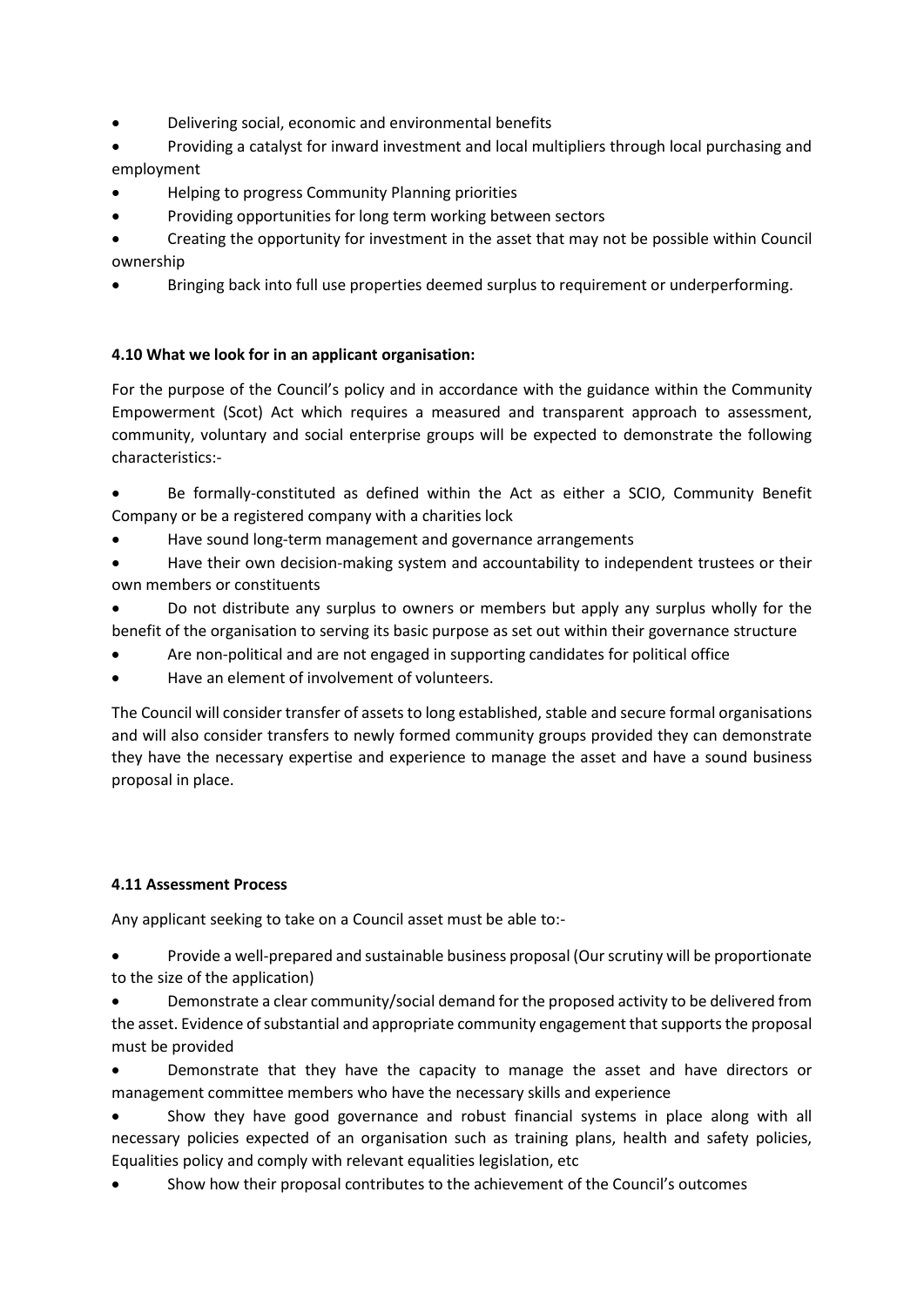• Prove that the proposed project will not duplicate activities, services or facilities already provided in the local community.

### **4.12 Summary of Progress with Asset Transfer April 2013 – June 2017**

The first registered enquiry was logged in April 2013 following a series of awareness raising sessions with local communities across North Ayrshire.

Initially around 20 organisations expressed an interest, but that number reduced as groups who had attended information sessions which went into more depth about the Asset Transfer process, self selected to withdraw their application.

The Community Ownership Support Service as part of DTAS worked in partnership with connected communities during these information sessions, to ensure that community groups had access to a "friend at court" with an unbiased opinion and independent of the local authority. We continue to work with colleagues in DTAS and COSS.

Since the establishment of the Community Asset Transfer Officers group within the Council, the corporate approach has improved significantly and together Officers have refined and improved the process and continuously do so.

Since the original Committee report presented at Cabinet on 10<sup>th</sup> February 2015 (The first Asset Transfer applications to be approved for consideration), the following applications have been signed off as completed:

| Fullarton Community<br>Association    | Transfer of Land                                                                                                                    | November 2013 | As a result of the land<br>transfer<br>the<br>Community<br>Association were able<br>to draw down circa £2<br>million for a new build<br>Community<br>and<br>Health<br>and<br>Employability Hub.                                                                 |
|---------------------------------------|-------------------------------------------------------------------------------------------------------------------------------------|---------------|-----------------------------------------------------------------------------------------------------------------------------------------------------------------------------------------------------------------------------------------------------------------|
| Community<br>Fullarton<br>Association | Transfer of Land                                                                                                                    | August 2017   | MUGA<br>and<br>Garden<br>Community<br>development<br>which<br>opened in September<br>2017.                                                                                                                                                                      |
| Watch<br>Coast<br>(Scotland) Irvine   | Permission to occupy<br>Boy's patented tower<br>(Pilot House) Irvine<br>with<br>Harbour<br>a<br>request for ownership<br>submitted. | October 2017  | The Coastwatch group<br>continue<br>raise<br>to<br>sufficient funding and<br>volunteer support to<br>re-roof the<br>historic<br>Pilot<br>listed<br>House,<br>install windows, steel<br>floors and repaint the<br>tower to save it from<br>further deterioration |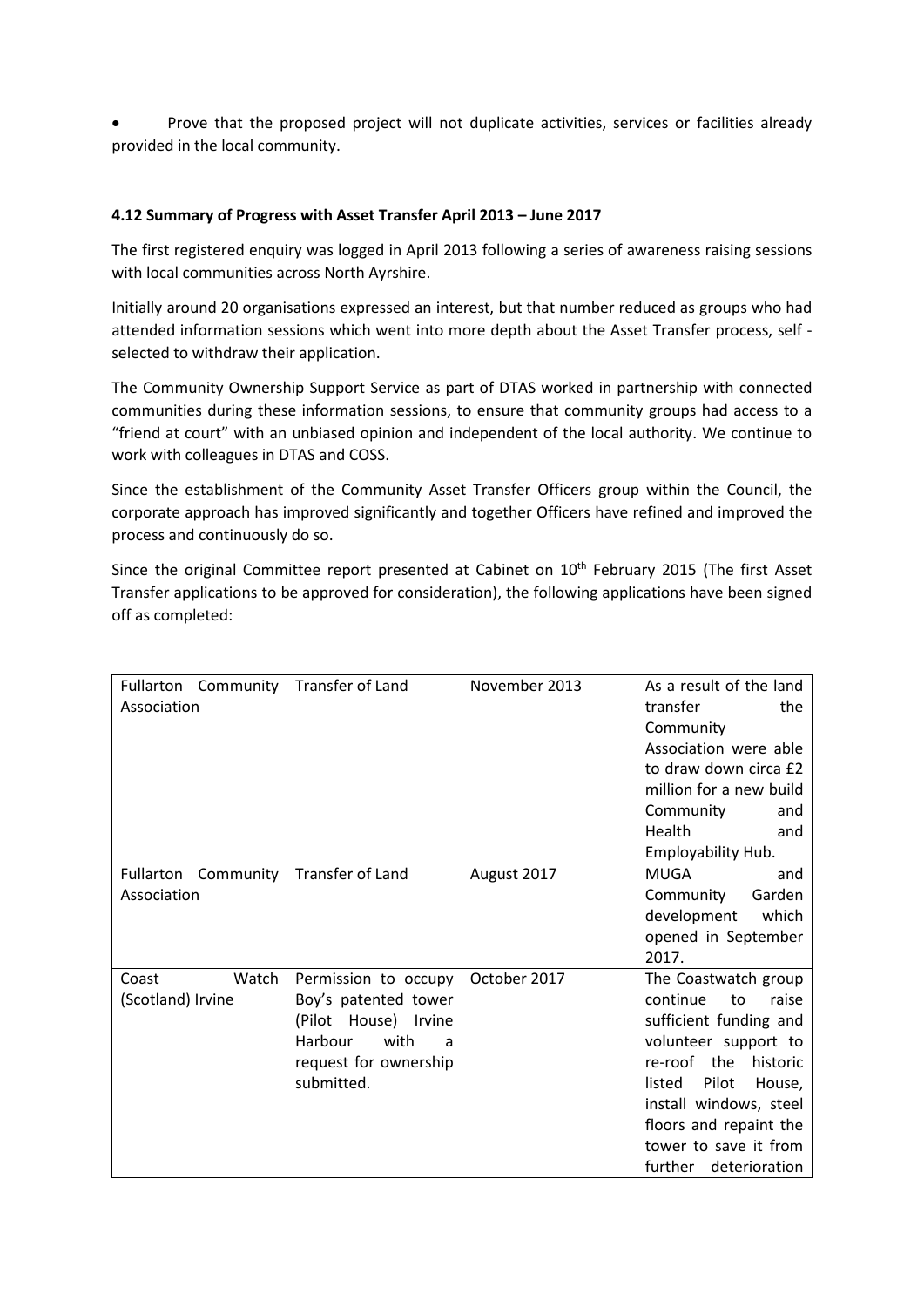|                                        |                                                                 |                         | and begin the process<br>of bringing it back into<br>community use.<br>A<br>recent application for<br>around £100,000 to<br>complete the<br>steel<br>has<br>work<br>been<br>submitted to Scottish<br>Government                                                                                                                                                                                                                                                                                                                                                                                                |
|----------------------------------------|-----------------------------------------------------------------|-------------------------|----------------------------------------------------------------------------------------------------------------------------------------------------------------------------------------------------------------------------------------------------------------------------------------------------------------------------------------------------------------------------------------------------------------------------------------------------------------------------------------------------------------------------------------------------------------------------------------------------------------|
|                                        |                                                                 |                         | Regeneration<br>Capital<br>other<br>Fund<br>and                                                                                                                                                                                                                                                                                                                                                                                                                                                                                                                                                                |
|                                        |                                                                 |                         | funders.                                                                                                                                                                                                                                                                                                                                                                                                                                                                                                                                                                                                       |
| Coast<br>Watch<br>(Scotland) Irvine    | Permission to occupy<br>the Irvine Beach Park<br><b>Toilets</b> | December 2016           | The Coastwatch group<br>have also taken access<br>and control of the<br>former Beach Toilets<br>(renamed the Beach<br>Pavilion)<br>and<br>are<br>continuing to provide<br>first aid, toilet facilities<br>and safety patrols for<br>touristsand<br>local<br>residents using the<br>beach. The group also<br>raised<br>£40,000<br>to<br>appoint a full time<br>Manager to develop<br>Community relations<br>with local schools, the<br>ranger<br>service<br>and<br>local<br>community<br>this<br>As<br>groups.<br>is.<br>Common Good land<br>special<br>provisions<br>attach to any lease,<br>disposal or sale. |
| North Ayrshire<br>Staff<br>Association | Littlestane<br>Lease<br>of<br><b>Hall Irvine</b>                | December 2016           | For use as a recreation<br>and education unit for<br>North Ayrshire Staff                                                                                                                                                                                                                                                                                                                                                                                                                                                                                                                                      |
| Irvine Judo Club                       | Lease of Parterre Hall                                          | November 2017           | The Irvine Judo club<br>raised<br>have<br>over<br>£120,000 to redesign<br>and<br>completely<br>refurbish, the Parterre<br>hall, build a new gym<br>and make the property<br>a centre of excellence<br>for martial arts.                                                                                                                                                                                                                                                                                                                                                                                        |
| <b>Garnock Rugby Club</b>              | Transfer of land for the                                        | Ownership<br>of<br>land | The<br>club<br>have                                                                                                                                                                                                                                                                                                                                                                                                                                                                                                                                                                                            |
|                                        | Lochshore<br>clubhouse                                          | likely to be achieved   | undertaken                                                                                                                                                                                                                                                                                                                                                                                                                                                                                                                                                                                                     |
|                                        | development site                                                | August 2018             | substantial<br>ground                                                                                                                                                                                                                                                                                                                                                                                                                                                                                                                                                                                          |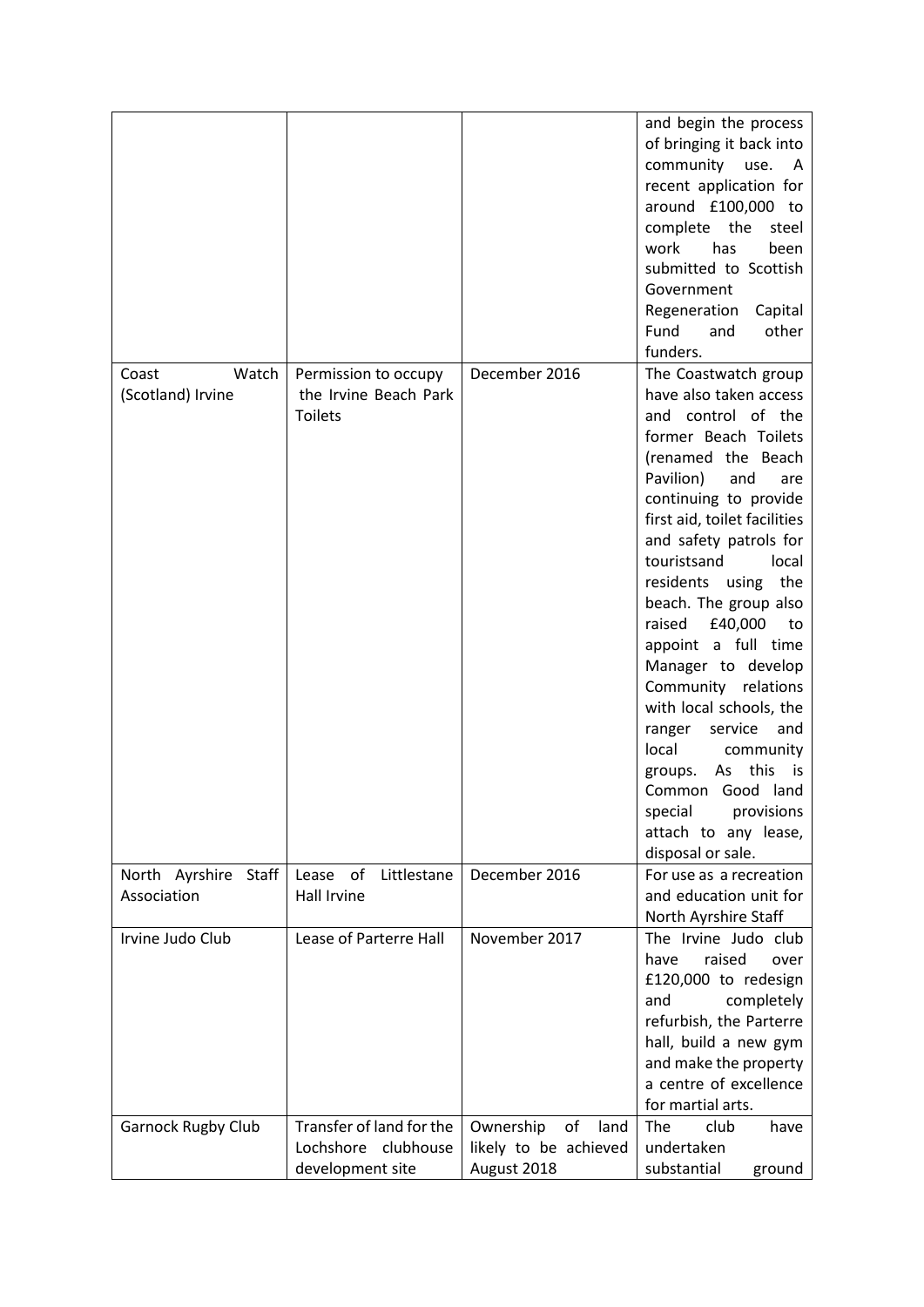|                         |                      |                    | tests to<br>ensure the<br>suitability and stability<br>of the ground, and are<br>at an advanced stage<br>in negotiating funding<br>for a new build with<br>national sports<br>the<br>governing bodies |
|-------------------------|----------------------|--------------------|-------------------------------------------------------------------------------------------------------------------------------------------------------------------------------------------------------|
| Skelmorlie Community    | MUGA development     | finalised<br>Lease | <b>New</b><br>provision                                                                                                                                                                               |
| Sports Club             |                      | December 2017      | designed<br>and                                                                                                                                                                                       |
|                         |                      |                    | delivered<br>to                                                                                                                                                                                       |
|                         |                      |                    | increased<br>encourage                                                                                                                                                                                |
|                         |                      |                    | school and community                                                                                                                                                                                  |
|                         |                      |                    | activity in sport in a                                                                                                                                                                                |
|                         |                      |                    | rural community                                                                                                                                                                                       |
| Ardeer Rifle and Pistol | Transfer of property | January 2018       | Transfer of ownership                                                                                                                                                                                 |
| Club                    | and land             |                    | of a shooting range to                                                                                                                                                                                |
|                         |                      |                    | the club                                                                                                                                                                                              |

*Table 1*

The following applications did not proceed or have been withdrawn:

| Kirktonhall<br>West<br>Kilbride | Lease of property              | 2016 | Costs of the project<br>were too high due to<br>listed<br>status<br>of<br>building                             |
|---------------------------------|--------------------------------|------|----------------------------------------------------------------------------------------------------------------|
| Irvine Bay Gymnastics<br>Club   | Lease of property              | 2016 | Overtaken by another<br>partnership<br>project<br>with the Council                                             |
| Longbar Table Tennis<br>Club    | Lease of property              | 2016 | Agreed an alternative<br>arrangement of "key-<br>holding" with the<br>facilities team and no<br>lease required |
| ANCHO<br>Housing<br>Association | Redburn<br>Community<br>Centre | 2016 | did<br>Application<br>not<br>subsequent<br>proceed<br>to a robust community<br>engagement process              |

| Takeda Karate   Annick Pavilion<br>Irvine<br>Club |                                      | 2016 | Property<br>was<br>vandalised and set on<br>fire                                             |
|---------------------------------------------------|--------------------------------------|------|----------------------------------------------------------------------------------------------|
| Lochshore Community<br>Association                | Lochshore<br>Land<br>at<br>Kilbirnie | 2016 | transfer<br>Asset<br>continued<br>with<br>new<br>applicant (Rugby Club)<br>as detailed above |
| <b>Bridge</b><br>Church<br>Kilwinning             | Property and land at<br>Kllwinning   | 2016 | Did not proceed                                                                              |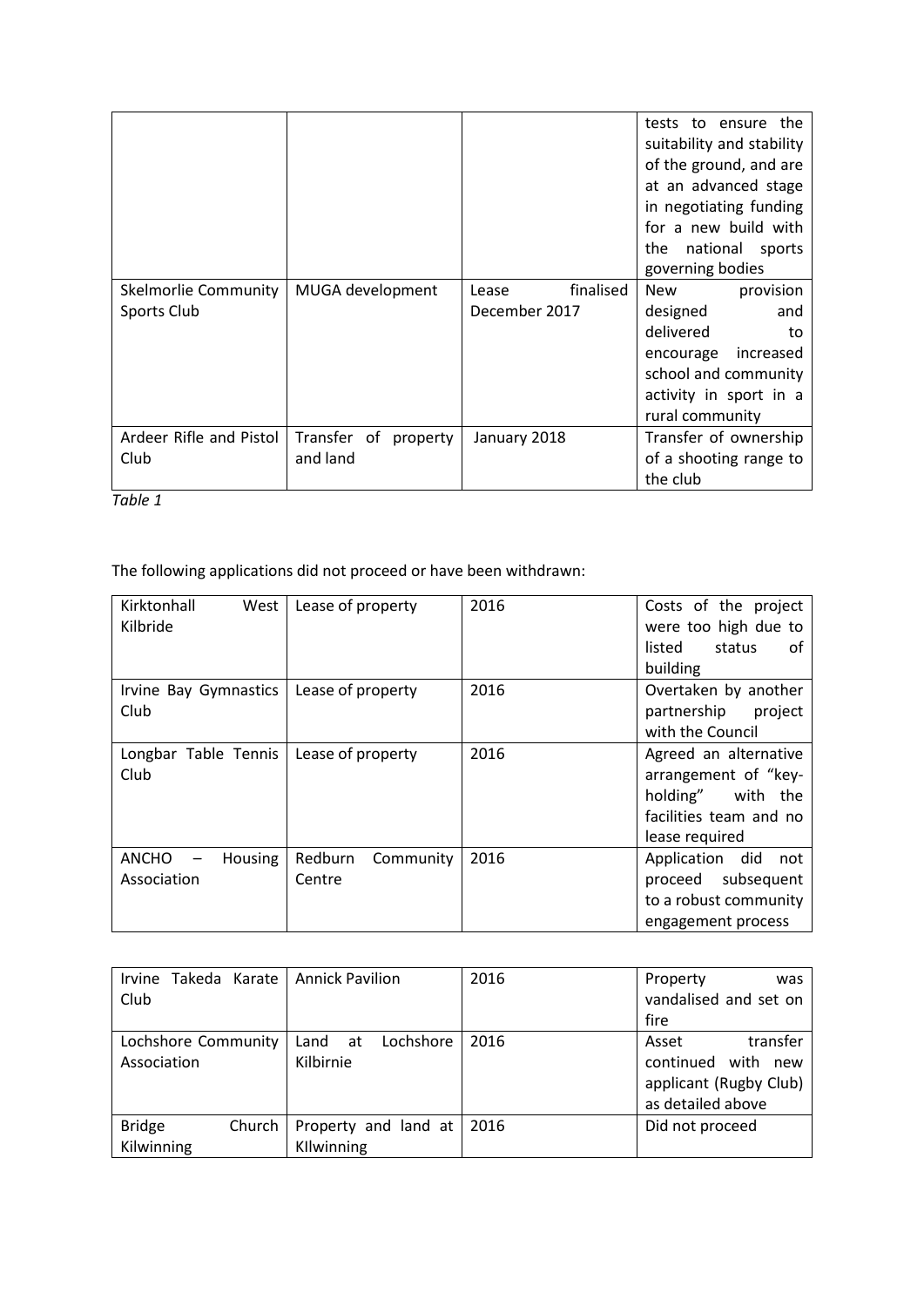| Kilwinning                 | Rangers   Football park | 2016 | Did not proceed         |
|----------------------------|-------------------------|------|-------------------------|
| Abbey Park                 |                         |      |                         |
| Irvine Vics 2004s          | Football park           | 2016 | Did not proceed         |
| Ayrshire Communities       | McGavin Park            | 2016 | Did.<br>the<br>not meet |
| <b>Education and Sport</b> |                         |      | assessment criteria     |
| $T - L L - T$              |                         |      |                         |

*Table 2*

### **4.13 Reviewing and improving the process**

We have been reviewing our experience over the past four years with applicants, partner organisations, Community Ownership Support Scotland, Officers of the Council and the Community Planning Partnership and have re-drafted our policy and guidance to help us make the process more efficient, supportive and capable of meeting the stringent guidance which accompanies the Community Empowerment (Scotland) Act.

The Council has a Community Asset Transfer Officer Team which includes representatives from Estates, Legal, Business Development, Finance, Connected Communities and Place and they have concluded a revision and improvement of current guidance and procedures to make them concurrent with the governments published guidance of January 23rd 2017

The group has addressed:

• A review of the previous asset transfer process, reducing the stages from five to two

• The establishment of an online register detailing the available property portfolio, updated at least quarterly

• The development of an internal Council capital Investment plan, detailing property being retained for sale to fund planned work that benefits the wider North Ayrshire communities

The establishment of a North Ayrshire appeals process for applicants

How we review future applications  $-$  a SPOC (single point of contact) is allocated to each application to undertake specific tasks/responsibilities and complete a report for connected communities. Each of the other sections e.g. Legal, Estates, Finance, Business Support also complete an assessment. The SPOC liaises with the applicant throughout the process

• How we review future applications – under our revised guidance Stage 1 does not now begin until after all of the required documentation has been received and is complete to the satisfaction of the Council. This helps us to meet the 6 month deadline for transfer decisions

Updating lease terms and the process of valuation for applications – Applicants must now say what they are willing to pay for a property to be transferred, the valuation is set by the District Valuer and the final decision on the value to be achieved is made by Cabinet

• Guidance on heads of terms and dilapidations for all applicant groups is given where a lease is being entered into to ensure they are aware of their duty and responsibility as lessees

• Guidance on property condition and access to any information we retain that can be accessed is provided ordinarily free of charge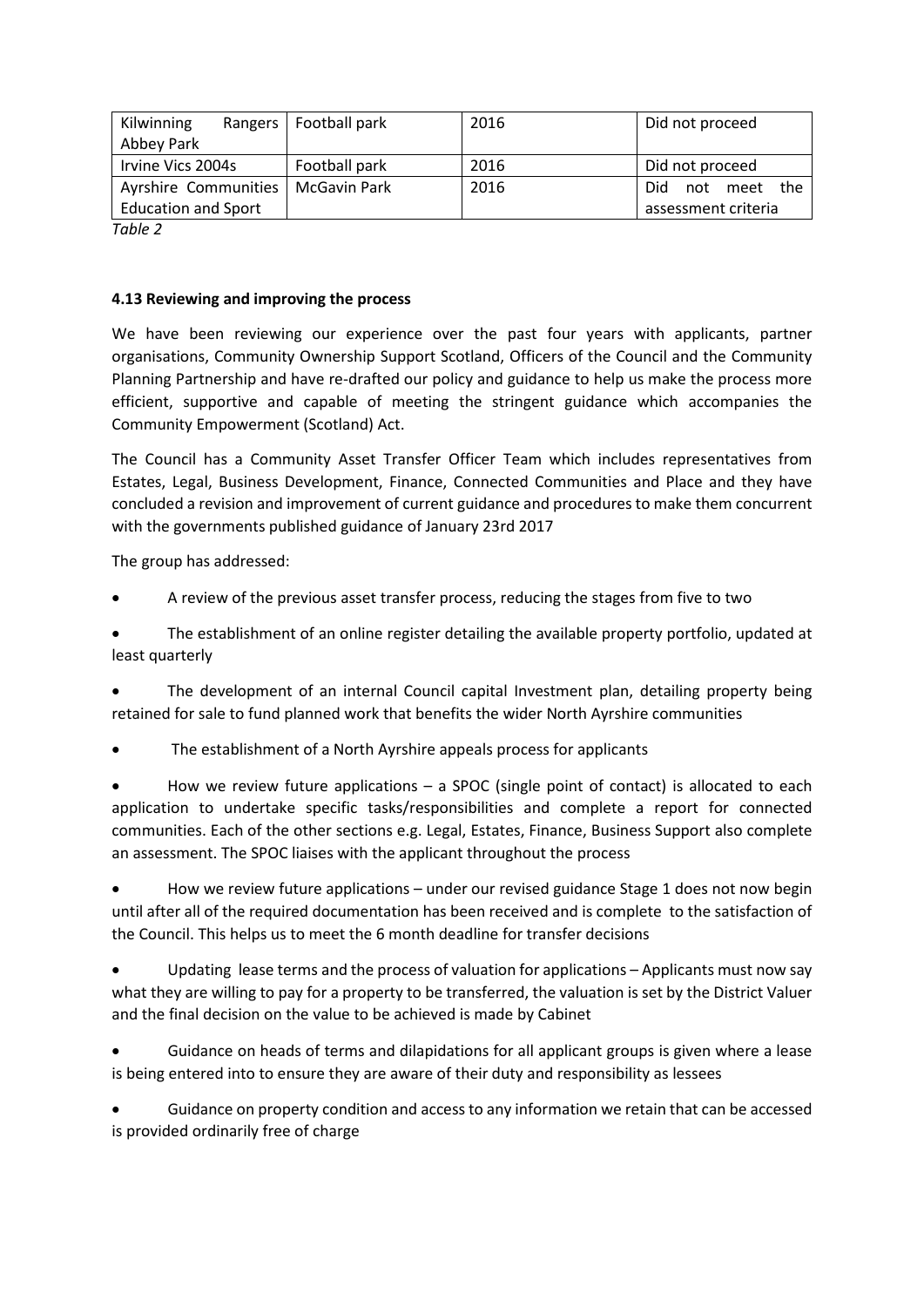The provision of training and support is offered to build the capacity of applicants, to write and conclude a successful asset transfer proposal, which is sustainable in the long term. Support may be available from our Third Sector Business Development Team.

These changes will enable the applicant to be given a decision within the statutory guidance period of 6 months with continued officer support for a further 2 months, to conclude any additional legal or other works required.

Our experience has been that a period of 6 months from the beginning to the end of the process is laudable but not practical and may force people to be driven by a timeline, rather than the educational process, that also allows them to step out of the process if the realisation of the level of work involved, becomes too onerous for volunteers.

North Ayrshire is proud of its support to applicants and in particular the part of the process that allows applicants to withdraw at any stage without feeling under duress.

If any change in circumstance warrants the group to make a decision to withdraw, it is not in anyone's interest to force a decision on lease or transfer a property which is then handed back within a relatively short space of time.

We monitor and manage the applications within the published guidance and negotiate with applicants any additional time required to finalise and notify the decision of the Cabinet.

# **4.14 Current Community Asset Transfers being considered within the new Guidance and policy arrangements:**

The following table details the current list of applications being considered within the new guidance. There is an extensive list of toilets on Arran awaiting determination, which resulted from the last round of budget decisions leading to their closure and subsequent re-opening to meet community wishes.

The Arran islanders were quick to respond to keep the facilities open for the comfort of tourists and the Connected Communities team began the process of ensuring that the groups seeking an asset transfer had the necessary governance documentation to enable them to be designated as a Community Transfer Body.

As it takes on average of 6 months for the Office of the Scottish Charities Regulator to process an application for a Scottish Charitable Incorporated Organisation (SCIO) and a few months to provide the training and build the capacity of the groups to be fully aware of what they are undertaking in terms of responsibility for managing a SCIO, these particular applications are exceeding the terms of the guidance.

It is important to acknowledge that the 6 month timescale may be laudable, but in some circumstances it is also impractical. We do speak regularly to these groups and are progressing their individual cases at a rate that is appropriate to each individual group.

The guidance within the Act must be interpreted in terms of each application and clearly one size does not fit all.

Our new policy and guidance reflects that and we will not approve any applicant's stage one submission until all of the necessary requirements have been submitted to our satisfaction, to assist us in maintaining the set timescale.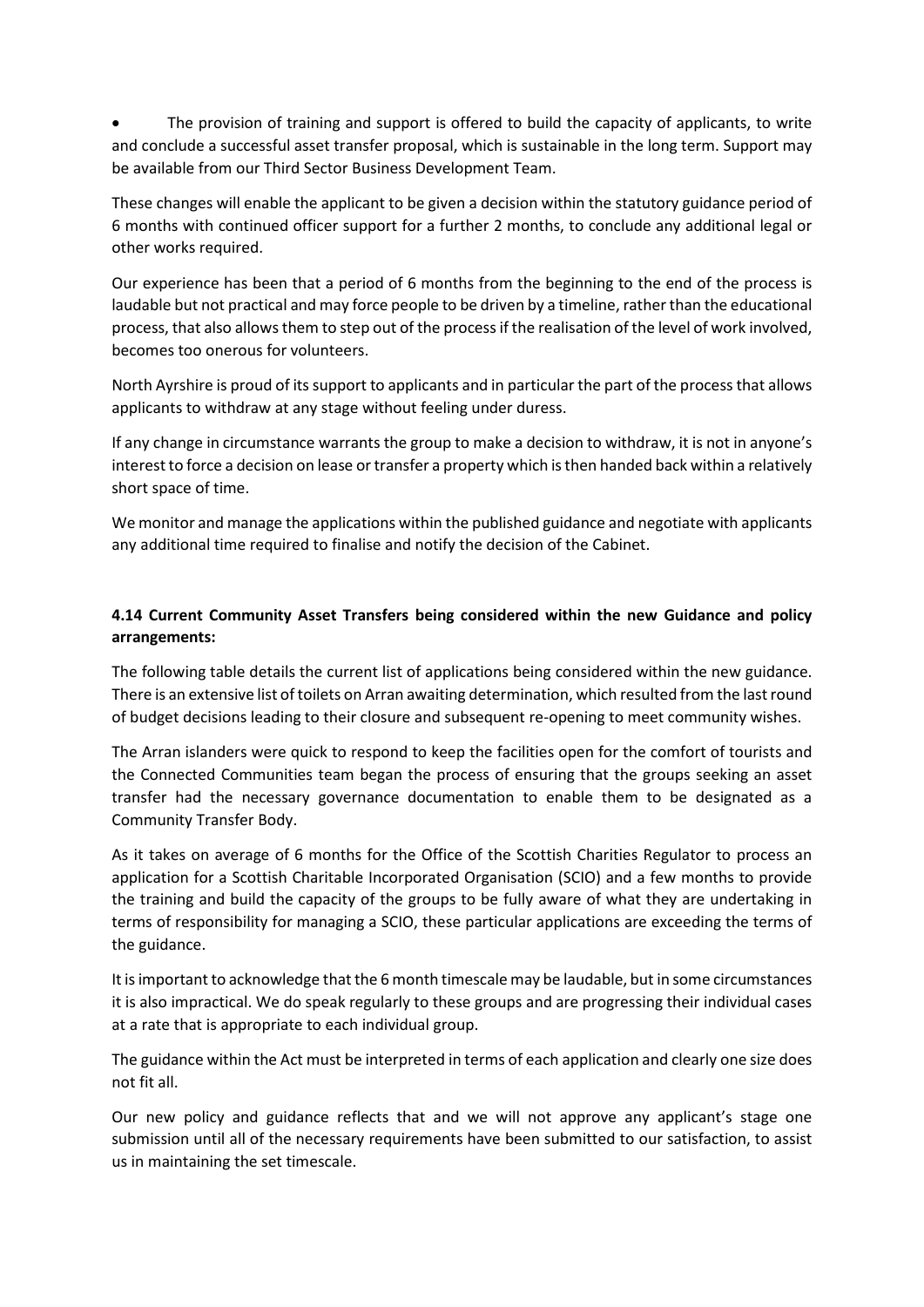Clearly North Ayrshire have promoted and supported a wide range of asset transfers from incorporated organisations as well as unincorporated ones and to date most have been satisfied with the support provided, whether they leased, owned or simply chose not to proceed further with an application.

We will continue to provide awareness raising sessions and seminars on Asset transfer this year, beginning September and again in January 2019 and will encourage more communities to take the subsidiarity route, by dealing with local issues as close to where they present as possible, by taking local control of local assets and facilities.

**4.15 Applications being determined following the review of the guidance and policy in November 2017**

| Group                                                                                                  | <b>Status/Request</b>                                                                                               | <b>CAT Process</b>                                                                 |  | <b>Update</b><br><b>April</b><br>2018<br><b>Comments</b>                                                                                                                                                                                |
|--------------------------------------------------------------------------------------------------------|---------------------------------------------------------------------------------------------------------------------|------------------------------------------------------------------------------------|--|-----------------------------------------------------------------------------------------------------------------------------------------------------------------------------------------------------------------------------------------|
| <b>Irvine</b><br>Incorporated<br><b>SCIO</b><br>Trust:<br>Trades<br>SC033460                           | Pursuing<br>17<br><b>Bank</b><br>Street,<br>building<br>Irvine;<br>condition<br>info<br>provided<br>by<br>Estates.  | Stage 1 received<br>12/07/17;<br>assistance being<br>provided<br>to<br>progress.   |  | Report to be submitted to<br>Cabinet                                                                                                                                                                                                    |
| <b>Meadow</b><br><b>Irvine</b><br><b>Community Club:</b>                                               | <b>Pitches</b><br>at<br>Milgarholm<br>Park, Irvine                                                                  | Stage 1 received<br>01/06/17:<br>assistance being<br>provided<br>to<br>progress    |  | Group arranging to have a<br>feasibility study carried out<br>on the ground. Group have<br>contacted<br>Social<br>Enterprise<br>Development Officer for<br>advice on feasibility study.                                                 |
| Organic<br><b>Growers</b><br>оf<br>Fairlie - Douglas Park:<br>Community not for profit<br>organisation | Request<br>extension<br>οf<br>land within the<br>Park                                                               | Stage 1 received<br>12/01/17;<br>assistance<br>being<br>provided<br>to<br>progress |  | clarity<br>Seeking<br>the<br>on<br>extent of land required                                                                                                                                                                              |
| <b>TASS Thistle FC: SCIO</b><br>SC040433                                                               | Lease of Ardeer<br>Quarry Playing<br>Fields; Business<br>Plan<br>received<br>24/10/17                               | Stage 1 received<br>18/11/16;<br>assistance<br>being<br>provided<br>to<br>progress |  | Working with group re their<br><b>SCIO</b><br>application<br>for<br>suitable governance<br>and<br>community<br>engagement<br>processes.                                                                                                 |
| Kilbirnie:<br>Project<br>Constituted<br>Community<br>Group                                             | Site of Kilbirnie<br>Swimming Pool<br>including MUGA<br>Workshops;<br>&<br><b>TOL</b><br>provided<br>for Workshops; | Stage 1 received<br>14/11/16;<br>assistance<br>being<br>provided<br>to<br>progress |  | The group has recently<br>secured a Development<br>Funding grant to enable it to<br>prepare a fully detailed<br>strategic plan and capital<br>proposal<br>relevant<br>for<br>funders This includes costs<br>for a topographical survey, |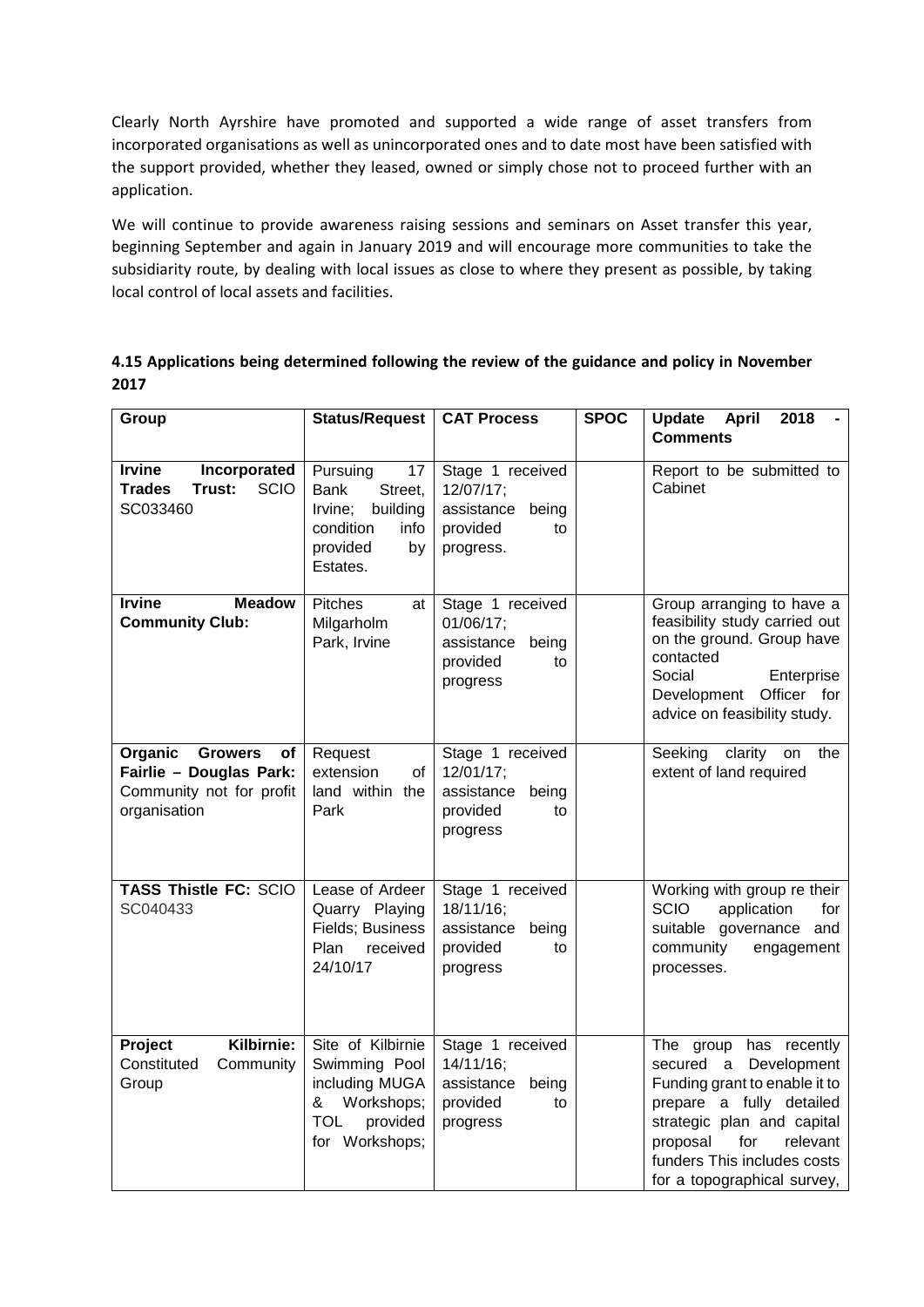|                                                                                                | group preparing<br><b>Business Plan</b>                                     |                                                                            | utilities<br>report,<br>geo-<br>environmental desk study<br>and ground investigation.<br>Project Kilbirnie was given<br>temporary occupation<br>a<br>licence for the lock-ups and<br>garages at Ladysmith Road<br>which they subsequently<br>developed into a Men's<br>Shed. A separate group<br>'The Garnock Valley Mens<br>Shed' has recently been<br>constituted to develop and<br>manage this building and<br>are now in the process of<br>acquiring SCIO status. |
|------------------------------------------------------------------------------------------------|-----------------------------------------------------------------------------|----------------------------------------------------------------------------|-----------------------------------------------------------------------------------------------------------------------------------------------------------------------------------------------------------------------------------------------------------------------------------------------------------------------------------------------------------------------------------------------------------------------------------------------------------------------|
| <b>Garnock Rugby Club:</b><br>previously submitted as<br>Lochshore<br>Community<br>Association | Land<br>at<br>Lochshore<br>to<br>build new sports<br>changing<br>facilities | Stage<br>1<br>approved13/03/15<br>(LCA);<br>progression<br>almost complete | Legal<br>exchange<br>being<br>finalised for transfer of land<br>at no cost to attract match<br>funding                                                                                                                                                                                                                                                                                                                                                                |

| <b>Whiting Bay and</b><br><b>District</b><br>Improvement<br><b>Association:</b><br>SCIO - SC047609<br>(28.07.17)         | Foreshore &<br>Sandbraes:<br>Signed letter of<br>transfer (TOL)<br>and<br>are<br>in.<br>possession<br>and occupation<br>the toilets<br>of<br>(Group<br>own<br>land<br>at<br>Sandbraes) | <b>CAT</b><br><b>No</b><br>paperwork<br>yet<br>submitted;<br>assistance<br>being<br>provided to<br>progress       | The group have had ongoing<br>issues with transfer of utilities at the<br>Foreshore site which CP has been<br>supporting them with.<br>There has been fire damage to the<br>toilets at Sandbraes They are<br>currently liaising with the<br>Air<br>Ambulance service regarding the<br>supply of power to the windsock at<br>the helicopter landing pad. |
|--------------------------------------------------------------------------------------------------------------------------|----------------------------------------------------------------------------------------------------------------------------------------------------------------------------------------|-------------------------------------------------------------------------------------------------------------------|---------------------------------------------------------------------------------------------------------------------------------------------------------------------------------------------------------------------------------------------------------------------------------------------------------------------------------------------------------|
| Kilmory Public<br>Hall: Constituted<br>group - Company<br>Limited<br>by<br>Guarantee                                     | Signed letter of<br>transfer (TOL)<br>and<br>are<br>in<br>possession<br>and occupation<br>of the toilets                                                                               | 1<br>Stage<br>received<br>$\overline{\phantom{0}}$<br>28/03/17:<br>assistance<br>being<br>provided to<br>progress | Group advised (proportionate)<br>Business Plan to be produced.<br>Stage 1 (previously stage 2)<br>application sent on 12th March.                                                                                                                                                                                                                       |
| <b>Brodick</b><br><b>Improvements</b><br><b>Committee:</b><br>Constituted group<br>Company<br>Limited<br>by<br>Guarantee | Temporary<br>Occupation<br>Licence<br>provided<br>01/08/17                                                                                                                             | 1<br>Stage<br>received<br>27/07/17;<br>assistance<br>being<br>provided to<br>progress                             | Group advised (proportionate)<br>Business Plan to be produced.<br>Stage 1 (previously stage<br>2)<br>application sent on 1st March.                                                                                                                                                                                                                     |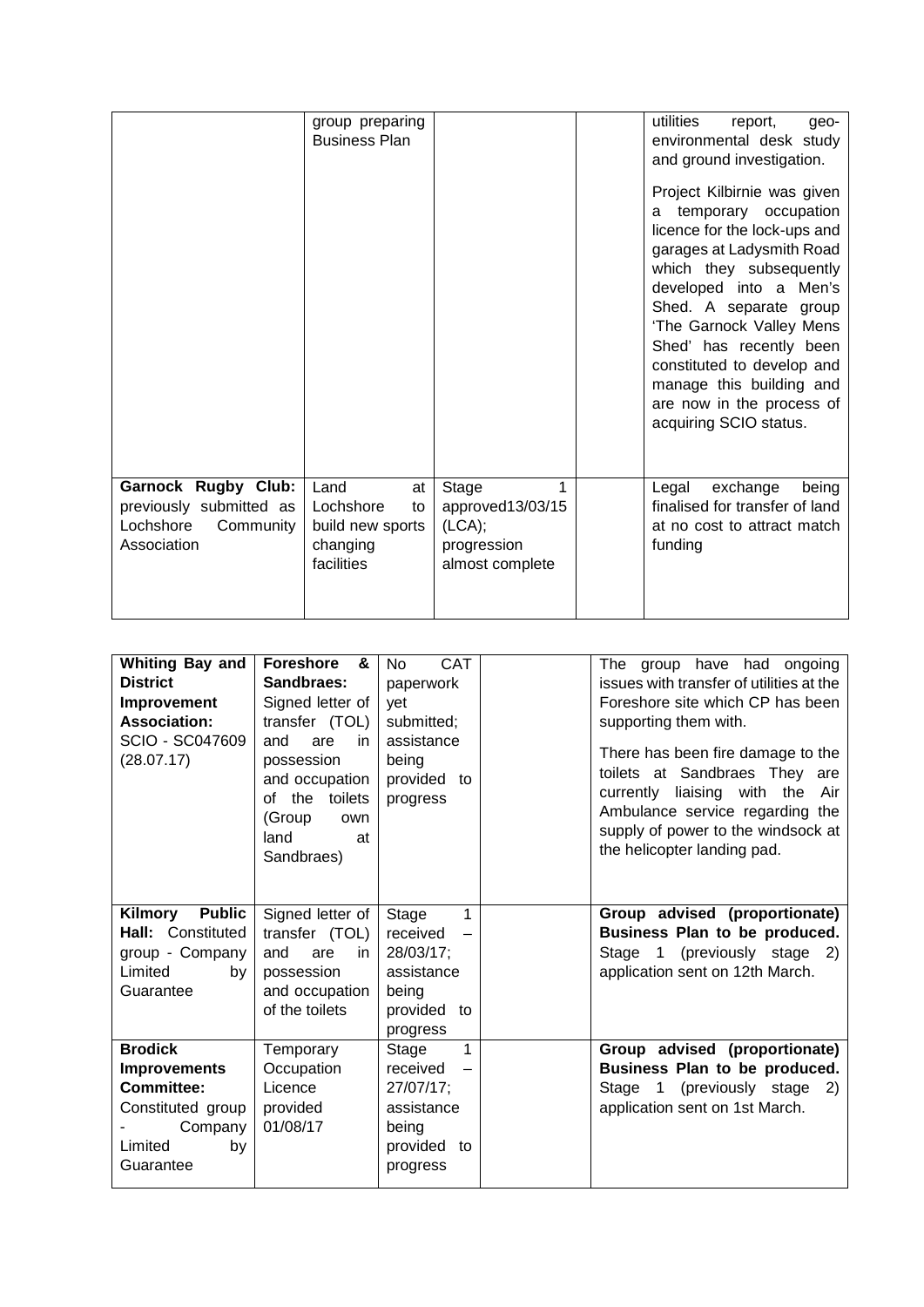| Corrie & Sannox<br><b>Village</b><br><b>Committee</b><br>Limited:<br>Constituted group<br>Company<br>Limited<br>by<br>Guarantee | Awaiting<br>the<br>delivery of their<br>facility,<br>new<br>unable to sign a<br>renewed TOL<br>until such time. | Assistance<br>being<br>provided to<br>progress                                                   | Glen Sannox - New toilet block on<br>with<br>all<br>finishings<br>site<br>and<br>Final<br>connections<br>complete.<br>inspection took place on Thurs 12th<br>April. CP met with group on<br>Wednesday 18th April to sign new<br>TOL, to handover keys<br>and<br>manuals. CLD will then arrange<br>with group to take to the next step. |
|---------------------------------------------------------------------------------------------------------------------------------|-----------------------------------------------------------------------------------------------------------------|--------------------------------------------------------------------------------------------------|----------------------------------------------------------------------------------------------------------------------------------------------------------------------------------------------------------------------------------------------------------------------------------------------------------------------------------------|
| Lochranza Loos:<br>Unincorporated<br>group                                                                                      | Temporary<br>Occupation<br>Licence<br>provided<br>04/08/17                                                      | 1<br>Stage<br>recd<br>21/08/17;<br>assistance<br>being<br>provided to<br>progress                | Group directed to Arran CVS for<br>assistance with SCIO. The SCIO<br>application is still pending.                                                                                                                                                                                                                                     |
| <b>Blackwaterfoot</b><br><b>Bog Buddies:</b>                                                                                    | Adopted<br>their<br>constitution on<br>13/08/17,<br>awaiting<br>finalisation<br>of<br>their<br>bank<br>account. | Assistance<br>being<br>provided to<br>progress                                                   | TOL received 05/02/18                                                                                                                                                                                                                                                                                                                  |
| Lamlash<br><b>Improvements</b><br><b>Association:</b><br>Company Limited<br>by Guarantee                                        | Temporary<br>Occupation<br>Licence<br>provided<br>17/11/17                                                      | Assistance<br>being<br>provided to<br>progress                                                   | advised<br>(proportionate)<br>Group<br>Business Plan to be produced.                                                                                                                                                                                                                                                                   |
| Lamlash<br><b>Improvements</b><br><b>Association:</b><br>Company Limited<br>by Guarantee                                        | Playpark<br>equipment x 4<br>plus<br>land<br>(owned<br>by<br>Arran Estates)                                     | RF-S1 'Full'<br>Stage<br>1<br><b>NAC</b><br>Request<br>Form<br>received<br>05/02/18              | All sites owned by Arran Estates;<br>group advised to negotiate the<br>lease of the sites directly with them.<br>The Council will then rescind the<br>transfer<br>the<br>play<br>lease<br>and<br>equipment ownership to the LIA                                                                                                        |
| <b>Irvine</b><br>and<br><b>Brass</b><br><b>Dreghorn</b><br>band                                                                 | Lease<br>or<br>of<br>purchase<br><b>SDS</b><br>former<br>property<br>at<br><b>Bank St Irvine</b>                | $\mathbf{1}$<br>Stage<br>application<br>received,<br>assistance<br>being<br>provided to<br>group | Group at an early stage and would<br>consider a property nearer to<br>Dreghorn                                                                                                                                                                                                                                                         |

Table 3

### **5. Conclusion**

The Council has, as a result of their supportive process with communities, arrangements where nearly thirty community associations operate community facilities on behalf of their community, in partnership with the Council. Furthermore, the Council has concluded eight successful Community